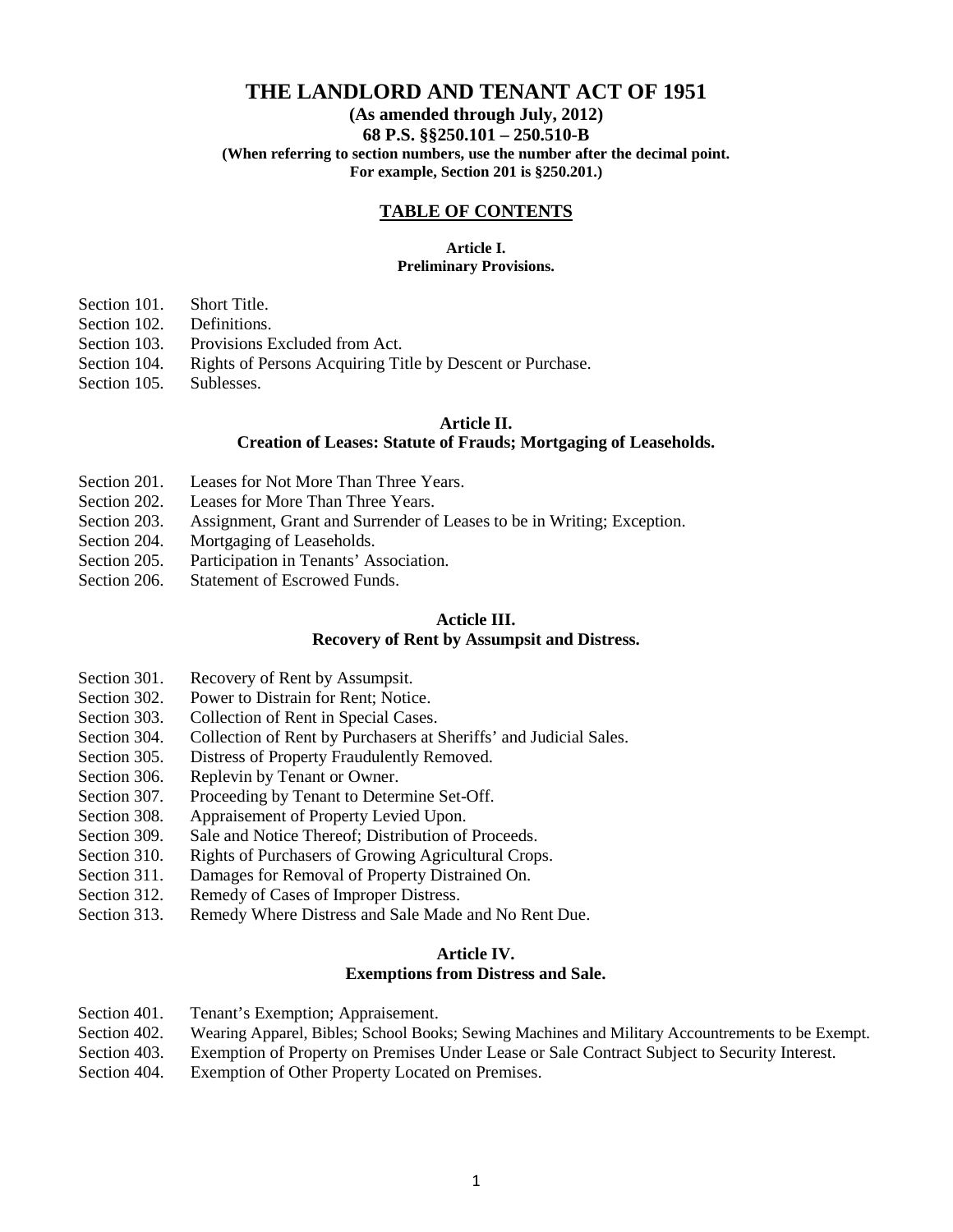### **Article V. Recovery of Possession.**

| Section 501.   | Notice to Quit                                                    |
|----------------|-------------------------------------------------------------------|
| Section 502.   | Summons and Service.                                              |
| Section 503.   | Hearing; Judgment; Writ of Possession; Payment of Rent by Tenant. |
| Section 504.   | Return by Constable or Sheriff.                                   |
| Section 505.   | Abandoned Mobile Homes.                                           |
| Section 505.1  | <b>Abandoned Property</b>                                         |
| Section 511.   | Remedy to Recover Possession by Ejectment Preserved.              |
| Section 511.a. | Escrow Funds Limited.                                             |
| Section 511.b. | Interest on Escrow Funds Held More Than Two Years.                |
| Section 511.c. | Bond in Lieu of Escrowing.                                        |
| Section 512.   | Recovery of Improperly Held Escrow Funds.                         |
| Section 513.   | Appeal by Tenant of Common Pleas Court.                           |

## **Article V-A. Tenement Building and Multiple Dwelling Premises.**

- Section 501-A. Definitions.
- Section 502-A. Landlord's Duties.
- Section 503-A. Tenant's Duties.
- 
- Section 504-A. Tenant's Rights.<br>Section 505-A. Use of Illegal Dr Use of Illegal Drugs.

## **Article V-B Tenants' Rights to Cable Television**

- Section 502-B. Tenants Protected.
- Section 503-B. Tenants' Rights.
- Section 504-B. Right to Render Services; Notice.
- Section 505-B. Compensation for Physical Damage.
- Section 506-B. Compensation for Loss of Value.
- Section 507-B. Venue.
- Section 508-B. Alternative Service.
- Section 509-B. Compliance with Requirements for Historical Buildings.
- Section 510-B. Existing CATV Services Protected.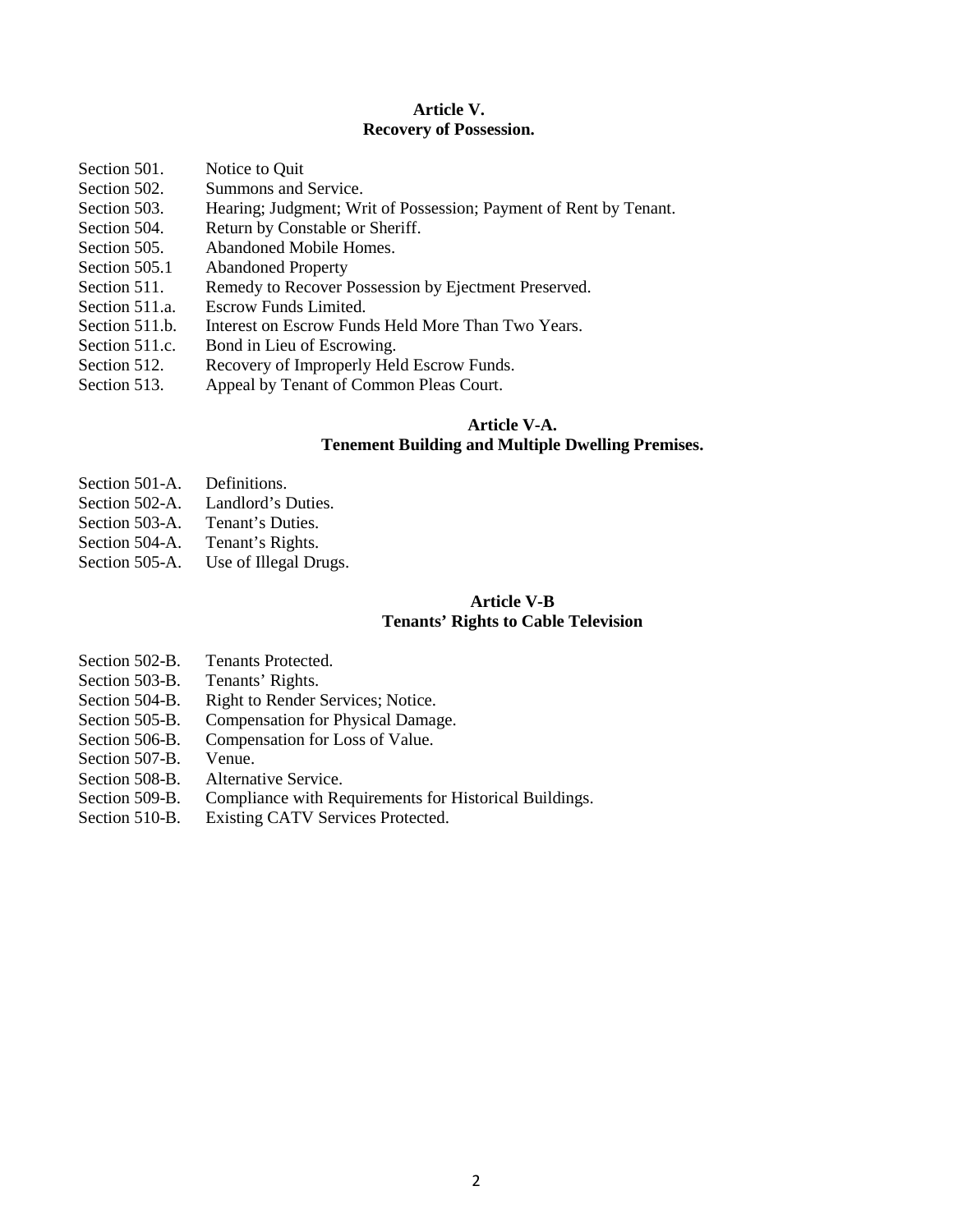# **Article I. Preliminary Provisions**

## **§ 250.101. Short title**

This act shall be known and may be cited as "The Landlord and Tenant Act of 1951."

## **§ 250.102. Definitions**

As used in this act—

 "ABANDONED MOBILE HOME" means the vacating of a mobile home by a resident without notice to the community, together with the nonpayment of required rent, fees, service charges and assessments and one or more of the following:

- (1) The removal of most or all personal property from the mobile home.
- (2) Failure to use, maintain or return to the mobile home.
- (3) Cancellation of insurance covering the mobile home.
- (4) Termination of utility services to the mobile home.

 "JUSTICE OF THE PEACE" means district justices, aldermen, magistrates or any other court having jurisdiction over landlord and tenant matters, excluding a court of common pleas.

 "MOBILE HOME PARK" means any site, lot, field or tract of land, privately or publicly owned or operated, upon which three or more mobile homes occupied for dwelling or sleeping purposes are or are intended to be located, regardless of whether or not a charge is made for such accommodation.

 "MOBILE HOME RESIDENT" or "RESIDENT" means an owner of a mobile home who leases or rents space in a mobile home park. The term does not include a person who rents or leases a mobile home.

 "MOBILE HOME SPACE" means a plot of ground within a mobile home park designed for the accommodation of one mobile home.

 "PERSON" means natural persons, copartnerships, associations, private and public corporations, authorities, fiduciaries, the United States and any other country and their respective governmental agencies, this Commonwealth and any other state and their respective political subdivisions and agencies.

 "PERSONAL PROPERTY" means goods and chattels, including fixtures and buildings erected by the tenant and which he has the right to remove, agricultural crops, whether harvested or growing, and livestock and poultry.

 "REAL PROPERTY" means messuages, lands, tenements, real estate, buildings, parts thereof or any estate or interest therein and shall include any personalty on real property which is demised with the real property.

 "TENANTS" ORGANIZATION OR ASSOCIATION" means a group of tenants organized for any purpose directly related to their rights or duties as tenants.

**§** 

# **250.103. Provisions excluded from act**

Nothing contained in this act shall be construed to include or in any manner repeal or modify any existing law--

(1) Providing for preference of rent in case personal property liable to distress is taken and sold by virtue of any execution and providing for the payment of such rent from the proceeds of such execution;

(2) Denying to a plaintiff the right to stay an execution without the consent of the landlord having a preference for rent due payable from the proceeds of such execution;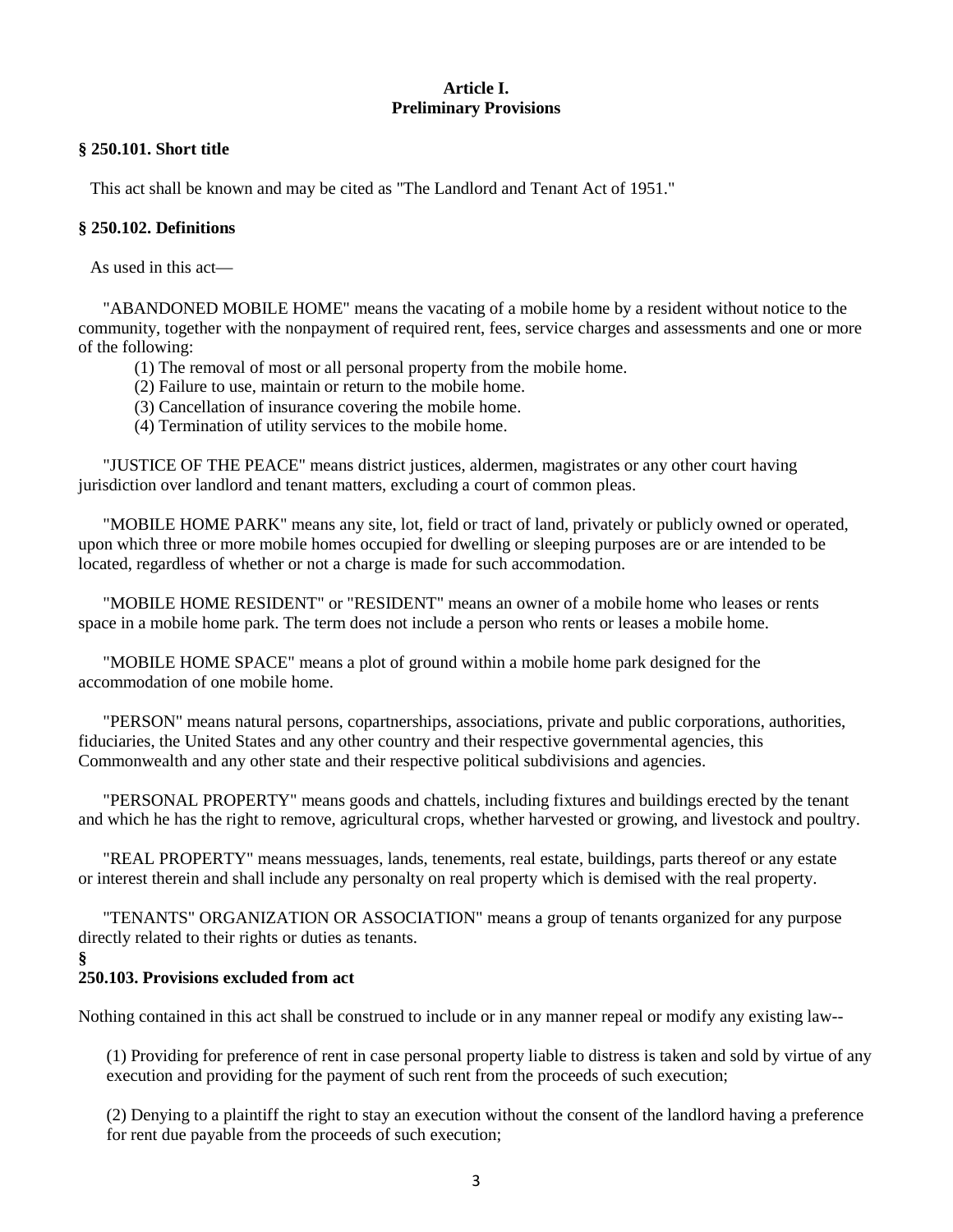(3) Providing that a sale on distress shall be stayed where the personal property distrained upon is levied upon by a sheriff or where a receiver or a trustee or receiver in bankruptcy is appointed for the person whose property was distrained, and providing for a lien for the rent or the proceeds of the sale of such personal property by such officer and the payment of such rent, together with the costs of executing the landlord's warrant, from the proceeds of such sale;

(4) Providing for preference of rent in cases of insolvency and assignment for the benefit of creditors and in bankruptcy proceedings;

(5) Providing for preference of rent in the settlement of estates of decedents;

(6) Fixing the liability of the tenant to pay taxes assessed against real property occupied by him and permitting the tenant to recover the amount of the tax so paid from the landlord or to defalcate such amount against rent due or becoming due;

(7) Providing for the issuing of writs of estrepement to stay waste committed by a tenant or by others allowed by a tenant to commit waste and for the procedure in such cases;

(8) Fixing the duties and liabilities of tenants and the rights of landlords in connection with actions of ejectment brought by third parties;

(9) Prescribing special proceedings for the obtaining of possession of real property purchased at tax or judicial sales and providing for and defining the rights, remedies, duties and liabilities of such purchasers and tenants affected thereby;

(10) Except as herein specially provided, fixing fees of justices of the peace, aldermen, magistrates, sheriffs or constables in any proceedings affecting the relationship of landlord and tenant.

## **§ 250.104. Rights of persons acquiring title by descent or purchase**

 Any person who acquires title to real property by descent or purchase shall be liable to the same duties and shall have the same rights, powers and remedies in relation to the property as the person from whom title was acquired.

#### **§ 250.105. Sublessees**

Any person who is a sublessee shall be subject to the provisions of the lease between the lessor and the lessee.

## **Article II Creation of Leases; Statute of Frauds; Mortgaging of Leaseholds.**

#### **§ 250.201. Leases for not more than three years**

Real property, including any personal property thereon, may be leased for a term of not more than three years by a landlord or his agent to a tenant or his agent, by oral or written contract or agreement.

#### **§ 250.202. Leases for more than three years**

 Real property, including any personal property thereon, may be leased for a term of more than three years by a landlord to a tenant or by their respective agents lawfully authorized in writing. Any such lease must be in writing and signed by the parties making or creating the same, otherwise it shall have the force and effect of a lease at will only and shall not be given any greater force or effect either in law or equity, notwithstanding any consideration therefor, unless the tenancy has continued for more than one year and the landlord and tenant have recognized its rightful existence by claiming and admitting liability for the rent, in which case the tenancy shall become one from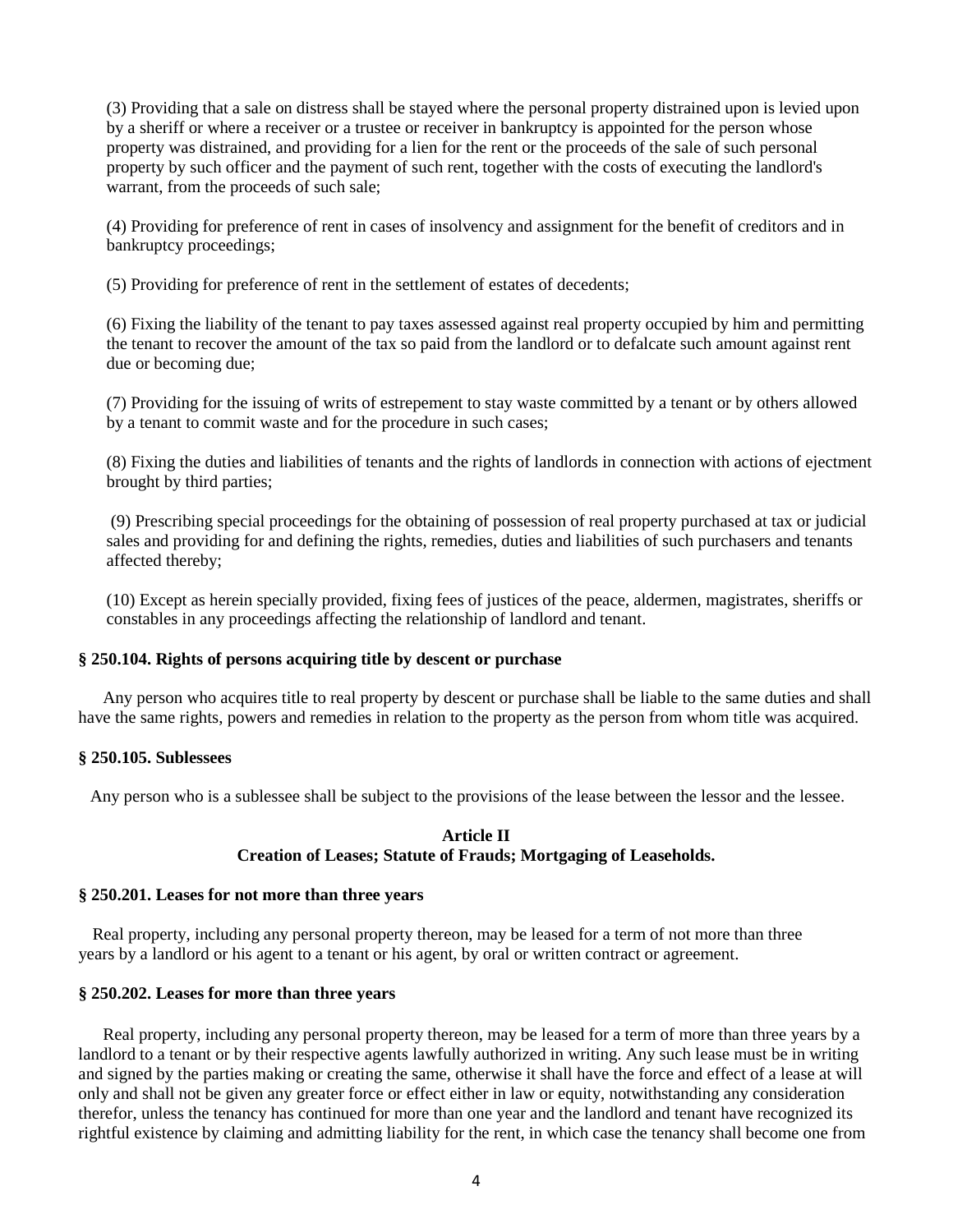year to year.

### **§ 250.203. Assignment, grant and surrender of leases to be in writing; exception**

 No lease of any real property made or created for a term of more than three years shall be assigned, granted or surrendered except in writing signed by the party assigning, granting or surrendering the same or his agent, unless such assigning, granting or surrendering shall result from operation of law.

## **§ 250.204. Mortgaging of leaseholds**

 Every tenant of real property may mortgage his lease or term in the demised premises, together with all buildings, fixtures and machinery thereon and appurtenant thereto belonging to the tenant, except as otherwise limited or prohibited by the terms of his lease.

 Any such mortgaging of the tenant's interest and title shall have the same effect with respect to lien, notice, evidence and priority of payment as is provided by law in the case of the mortgaging of a freehold interest and title.

 Any such mortgage shall be acknowledged and placed on record in the proper county, together with the lease or a memorandum thereof complying with the provisions of the act of June 2, 1959 (P.L. 454), as in the case of mortgages on freehold interests. If the lease or such a memorandum thereof shall have been recorded in the office of the recorder of deeds of the proper county before the time of the recording of the mortgage in lieu of being recorded together with the mortgage, such recording of the lease or memorandum shall be deemed sufficient compliance with this section if full and distinct reference is made in said mortgage to (a) the book and page where the lease or such memorandum is recorded, or (b) the date of recording and instrument number or other identifying number with respect to the recording of such lease or memorandum.

 Any such mortgage of a tenant's interest and title may be enforced in the same manner as mortgages on freehold interests.

No such mortgage shall in any wise interfere with the landlord's rights, priority or remedies for rent.

 As used in this section, the word "tenant" shall include a subtenant holding under a sublease from a tenant under a prime lease from the owner or from a subtenant under a sublease provided that the prime lease and the intervening subleases, if any, or memoranda thereof complying with the provisions of the act of June 2, 1959 (P.L. 454) shall have been recorded in the office of the recorder of deeds of the proper county at or before the time of recording of the sublease to such subtenant. As applied to a mortgage made by a subtenant, the word "lease" wherever used in this section shall mean sublease.

#### **§ 250.205. Participation in Tenants' Association**

 No individual unit lease on residential property shall be terminated or nonrenewed on the basis of the participation of any tenant or member of the tenant's family in a tenants' organization or association.

#### **§ 250.206. Statement of Escrowed Funds**

Whenever an agency or department certifies that a dwelling is uninhabitable and a tenant elects to pay rent into an escrow account established under the act of January 24, 1966 (1965 P.L. 1534, No. 536), referred to as the City Rent Withholding Act, it shall be the duty of the certifying agency or department to submit a monthly statement of escrowed funds to the landlord affected by first class mail.

#### **Article III. Recovery of Rent by Assumpsit And Distress**

#### **§ 250.301. Recovery of Rent by Assumpsit**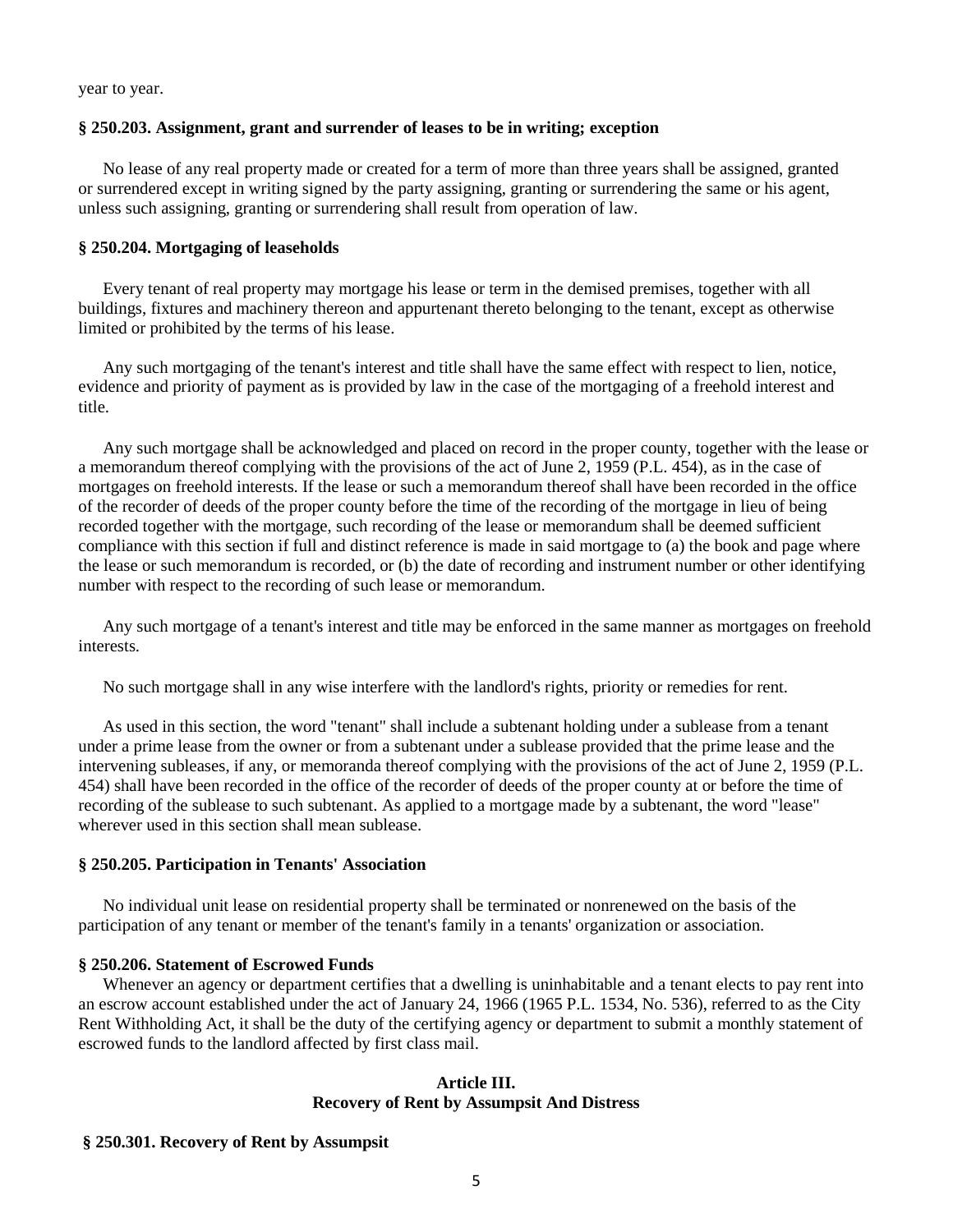Any landlord may recover from a tenant rent in arrears in an action of assumpsit as debts of similar amount are by law recoverable. In any such action, interest at the legal rate on the amount of rent due may be allowed if deemed equitable under the circumstances of the particular case.

## **§ 250.302. Power to Distrain for Rent; Notice**

 Personal property located upon premises occupied by a tenant shall, unless exempted by article four of this act, be subject to distress for any rent reserved and due. Such distress may be made by the landlord or by his agent duly authorized thereto in writing. Such distress may be made on any day, except Sunday, between the hours of seven ante meridian and seven post meridian and not at any other time, except where the tenant through his act prevents the execution of the warrant during such hours.

 Notice in writing of such distress, stating the cause of such taking, specifying the date of levy and the personal property distrained sufficiently to inform the tenant or owner what personal property is distrained and the amount of rent in arrears, shall be given, within five days after making the distress, to the tenant and any other owner known to the landlord, personally, or by mailing the same to the tenant or any other owner at the premises, or by posting the same conspicuously on the premises charged with the rent.

 A landlord or such agent may also, in the manner above provided, distrain personal property located on the premises but only that belonging to the tenant, for arrears of rent due on any lease which has ended and terminated, if such distress is made during the continuance of the landlord's title or interest in the property.

#### **§ 250.303. Collection of rent in special cases**

(a) The following persons shall have the right to collect all rent due by assumpsit or by distraint on personal property located on the real property subject to such rent:

(1) The owner of a ground rent;

(2) The personal representative of a deceased landlord or deceased tenant for life who has demised the real property subject to his estate, or a deceased landlord whose real property has escheated to the Commonwealth, whether such rent accrued prior to or after the death of the decedent and until the termination of the administration of the estate;

(3) The escheator appointed for the purpose of collecting rents;

(4) The spouse of a deceased landlord to whom real property has been set aside as his or her allowance by law; and,

(5) A widow who is the party named in a deed, agreement or decree of court under which a charge is made upon such real estate for the payment of installments of dower.

(b) Any person given the right by this section to collect and distrain for rent shall be deemed for the purposes of this article to be a landlord.

#### **§ 250.304. Collection of rent by purchasers at sheriff's and judicial sales**

 In the case of a tenant whose right of possession is not paramount to that of the purchaser at a sheriff's or other judicial sale, the latter shall have the right as a landlord to collect by assumpsit or to distrain for rent from the date of the acknowledgment of his deed, except for such fractional part of a quarter as the tenant, if a farmer or one engaged in raising crops or produce, or such fractional part of a month in other cases, as the tenant may, in accordance with the terms of his letting, have paid as an advance payment prior to the date of the acknowledgment of said deed. In the case of a tenant whose right of possession is paramount to that of such purchaser, advance rent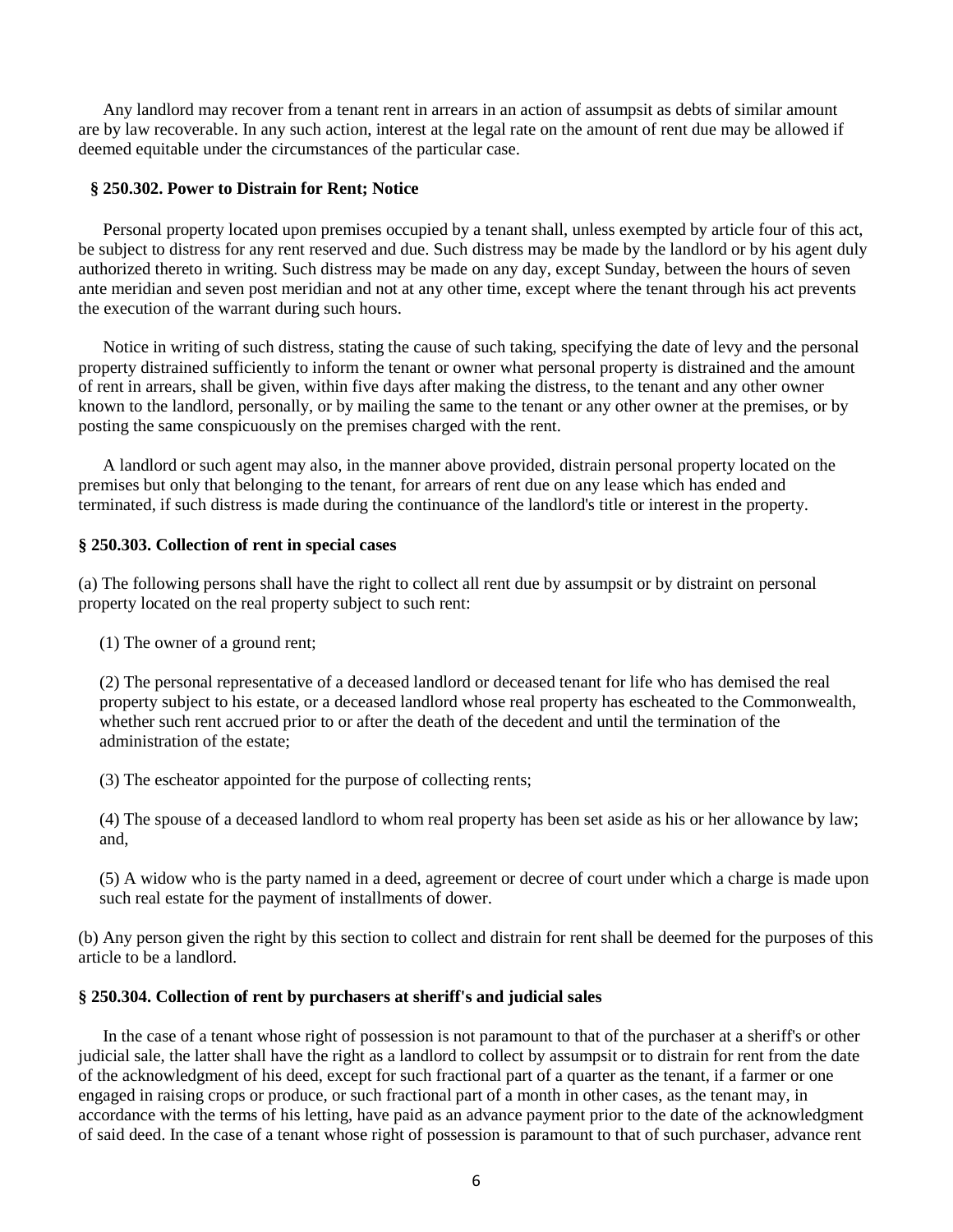paid prior to the date of acknowledgment of the purchaser's deed shall be deemed properly paid though paid prior to its due date, unless it is so paid with the actual notice of the pendency of the proceedings resulting in the sale or with intent to defeat the rights of a purchaser thereat.

 The right of possession of a tenant for years shall not be deemed paramount to that of a purchaser at a tax sale. The right of possession of a tenant shall be deemed paramount to that of a purchaser at a judicial sale if and only if the letting to him shall precede in point of date the entry of the judgment, order or decree on which such sale was had and also shall precede the recording or registering of the mortgage, deed or will, if any, through which by legal proceedings the purchaser derives title, and shall not be paramount if the letting is made with actual notice to such tenant of the contemplated entry of such judgment, order or decree or of the fact of the execution of such mortgage, deed or other instrument of writing and with intent to avoid the effect thereof.

#### **§ 250.305. Distress of property fraudulently removed**

 In case any tenant of any real property shall fraudulently or clandestinely remove from the demised premises his personal property with intent to prevent the landlord from distraining the same for arrears of rent, it shall be lawful for the landlord or his agent, within the space of thirty days next ensuing such removal, to take and seize such personal property, wherever the same may be found, in distress for said arrears of rent and to proceed to sell the same, as hereinafter provided, as if the personal property had actually been distrained upon on the demised premises.

#### **§ 250.306. Replevin by tenant or owner**

 The tenant or owner of any personal property distrained on may, within five days next after notice of such distress, replevy the same. All proceedings in replevin shall be conducted in accordance with general law and applicable rules of procedure governing actions of replevin.

#### **§ 250.307. Proceeding by tenant to determine set-off**

 Any court of record or court not of record having jurisdiction in civil actions at law may entertain an action to defalcate by a tenant against a landlord where the landlord has distrained for arrears of rent, to compel the landlord to set-off any account which the tenant may have against the landlord. No such court shall entertain any such action where the rent or setoff claimed is in excess of its civil jurisdiction. Proceedings in such actions shall be the same as in actions of assumpsit.

 The court shall determine the amount of rent in arrears and the amount of the set-off, if any, and enter judgment in favor of the proper party for the balance due.

 If such judgment is in favor of the landlord he may, in lieu of issuing execution thereon, proceed with his distress for the amount of such judgment. If the landlord shall sell more personal property than necessary to satisfy such judgment and costs and fail to pay the overplus to the tenant, he shall be liable in trespass to double the amount of the sum so detained, together with the costs of suit. If the landlord shall proceed to sell any personal property after notice of any such proceeding to defalcate and before judgment in his favor thereon, he shall be liable in trespass to double the amount by which the sum realized from such sale exceeds the sum to which he shall be found to be entitled by the final judgment in the defalcation proceeding, together with the costs of suit in the defalcation proceeding, if such judgment be in his favor.

 If the landlord proceeds with the distress, he shall satisfy the judgment to the extent of the amount realized on the sale, less the costs of the distress, or on his failure to do so, the tenant may proceed by rule to have such satisfaction entered.

### **§ 250.308. Appraisement of property levied upon**

 If the tenant or owner of the personal property distrained upon fails to replevy the same within said five days next after distress and notice thereof, the person distraining may, with the sheriff or his deputy or any constable or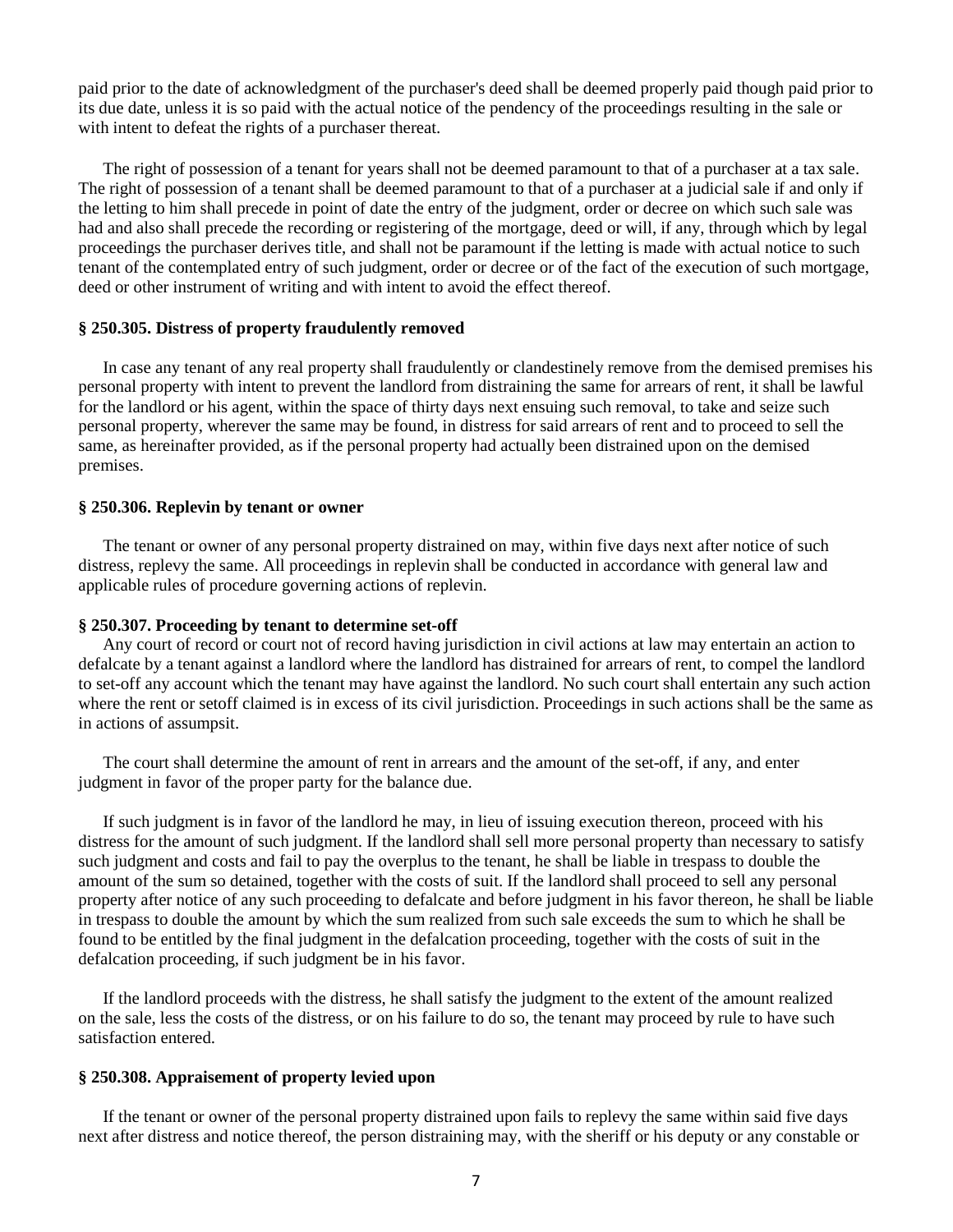his deputy, which officer upon demand of the landlord shall aid and assist, cause the personal property so distrained to be appraised by two disinterested and competent persons appointed by said officer.

The appraisers shall each take the following oath or affirmation to be administered by the assisting officer:

"I , do solemnly swear (or affirm) that I will well and truly, according to my understanding, appraise the personal property of , distrained on for rent by ."

 Each appraiser shall receive two dollars (\$ 2) per diem for his services in making the appraisement, to be paid out of the proceeds of the sale.

#### **§ 250.309. Sale and notice thereof; distribution of proceeds**

 After the appraisement has been completed, the sheriff, deputy sheriff, constable or deputy constable shall fix a day, time and place of sale, of which at least six days public notice in writing shall be given by handbills. The notice of sale shall specify the personal property to be sold sufficiently to inform the tenant or owner and to induce bidders to attend the sale. On the day and at the time fixed for the sale or on any day and time to which said sale may be adjourned, the sheriff, deputy sheriff, constable or deputy constable shall publicly sell the personal property so distrained for the best price that can be obtained for the same.

 The proceeds of the sale shall be paid out in the following order: First, for the payment of any wages due by the tenant which by law are given preference and to the same extent and upon the same conditions of notice being given as required by the wage preference law and notice of the claim to the officer executing the landlord's warrant; second, for the payment of the charges and costs for making the distress, appraisement and sale; third, for the satisfaction of the rent for which the personal property was distrained; fourth, any overplus for the use of the owner.

### **§ 250.310. Rights of purchasers of growing agricultural crops**

 The purchaser of any growing agricultural crops at a sale on distress for rent shall at all times have free ingress and egress to and from the premises where the same may be growing and the right to repair fences. He shall have the right to dig, cut, gather, lay up and thresh the same in the same manner as the tenant might legally have done and thereafter to carry the same away from the premises.

#### **§ 250.311. Damages for removal of property distrained on**

 Any landlord having distrained upon personal property for rent due who is aggrieved by the unlawful removal thereof shall, in an action of trespass, recover treble damages, together with the costs of suit, against the offender or against the owner, if it be afterwards found that the personal property has come into his use or possession.

#### **§ 250.312. Remedy in cases of improper distress**

 The landlord and his agent shall be liable to the tenant or the owner of the personal property distrained on in an action of trespass, (1) if the distress is for more rent than is due, (2) or if the amount of personal property distrained is unreasonably great, (3) or if made after a proper tender of the rent due was rejected, (4) or if the distress is conducted irregularly or oppressively, (5) or if any personal property taken in distress was, to the knowledge of the landlord or his agent, not distrainable, (6) or if the distress is made at an improper time, (7) or if the landlord or his agent receives notice, after the distress, from the owner or his agent or from the tenant having possession of the property that the personal property distrained on was not subject to distress and nevertheless proceeds with the sale without affording the owner a five day period after such notice to replevy such personal property.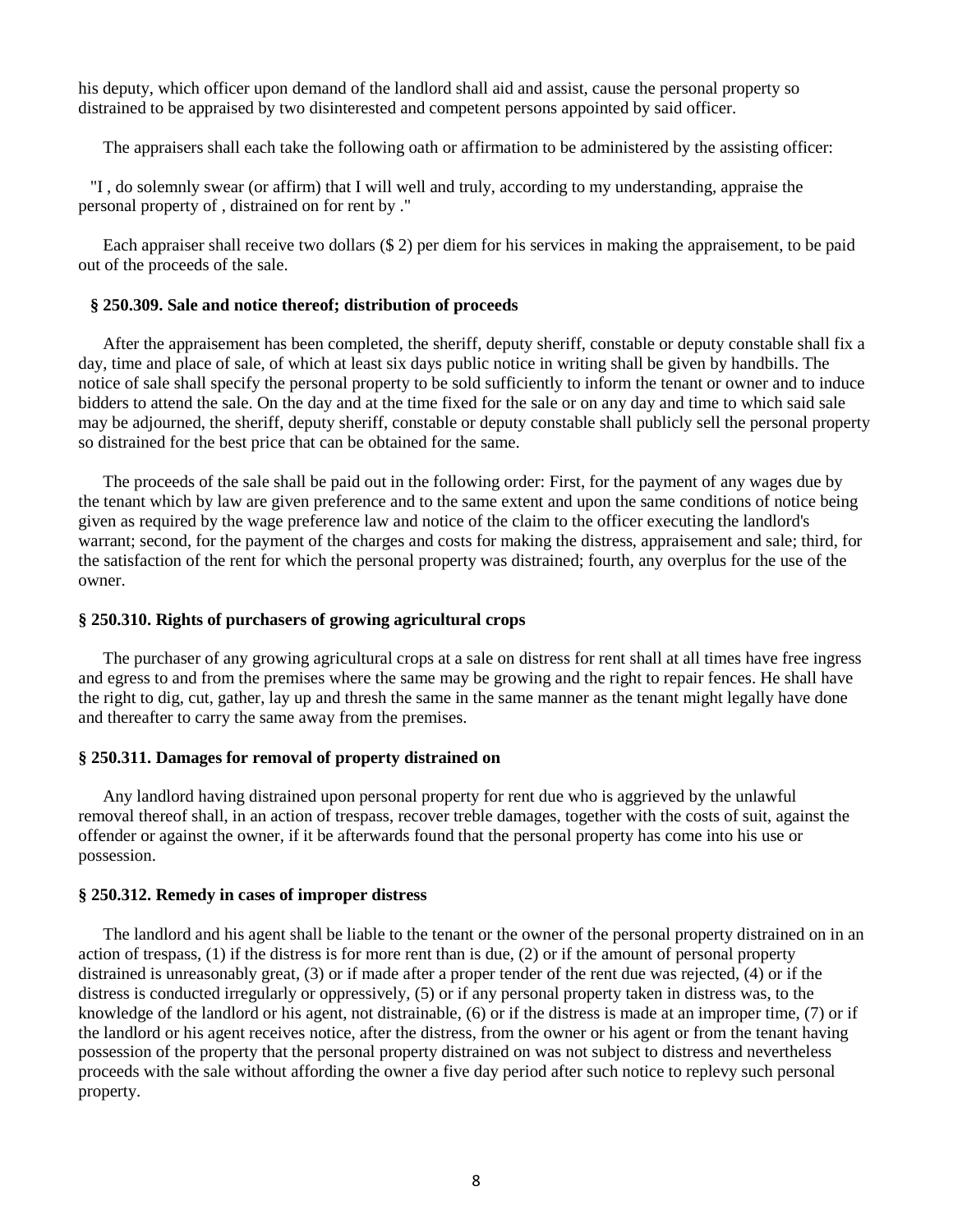### **§ 250.313. Remedy where distress and sale made and no rent due**

 In case any distress and sale of personal property shall be made for rent when no rent is due to the person distraining or to the person in whose name the distress has been taken, then the owner of the personal property shall, by action of trespass brought against the person distraining, recover double the value of the personal property so distrained and sold, together with the costs of suit.

## **Article IV. Exemptions from Distress and Sale.**

#### **§ 250.401. Tenant's exemption; appraisement**

 Unless the right of exemption has been waived by the tenant in writing, personal property to the value of three hundred dollars (\$ 300), in addition to any other personal property specifically exempted by this article, shall be exempt from levy and sale by distress for rent.

 The officer charged with the execution of any landlord's warrant shall, if requested by the tenant, summon two disinterested and competent persons, who shall be sworn or affirmed by such officer to appraise personal property, including bank notes, money, stocks, judgments or other indebtedness due the tenant, to the value of three hundred dollars (\$ 300), which the tenant may elect to retain, and the property so elected and appraised shall be exempt from levy and sale in such distress proceedings.

Each appraiser shall be entitled to receive two dollars (\$ 2.00) for his services.

#### **§ 250.402. Wearing apparel; Bibles; school books; sewing machines and military accoutrements to be exempt**

 All wearing apparel of the tenant and his family, all Bibles and school books in use in the tenant's family, all sewing machines and other tools of trade used and owned by private families, and all uniforms, arms, ammunition and accoutrements of any commissioned officer or enlisted personnel of the National Guard or of the armed forces of the United States, shall be exempt from levy and sale on any landlord's warrant. Nothing contained in this section shall be construed to exempt sewing machines kept for sale or hire.

## **§ 250.403. Exemption of property on premises under lease or conditional sale contract subject to a security interest**

 The following personal property loaned to or leased or hired by any person, or sold in any transaction in which a purchase money security interest is taken or retained shall be exempt from levy and sale on distress for rent so long as the security interest or title thereto remains in the secured party, owner, lender, or lessor if written notice, specifically describing the personal property loaned, leased, hired, or made subject to a security interest, shall be given to the landlord or his agent at the time the said personal property is placed upon the demised premises or within ten days thereafter, which notice shall contain a statement of the respective amounts due on each article named in the notice, and when so given, shall be effective as to such landlord and any future owner or owners of said premises, that is to say—

- (1) All pianos, melodeons and organs;
- (2) All soda water apparatus and the appurtenances thereto;

(3) All sewing machines and typewriting machines; and all accounting, tabulating, computing, bookkeeping, photocopying and other office equipment and machinery;

- (4) All electric motors, electric fans, electric air conditioners and dynamos;
- (5) All ice cream cabinets and ice cream containers and the appurtenances thereto;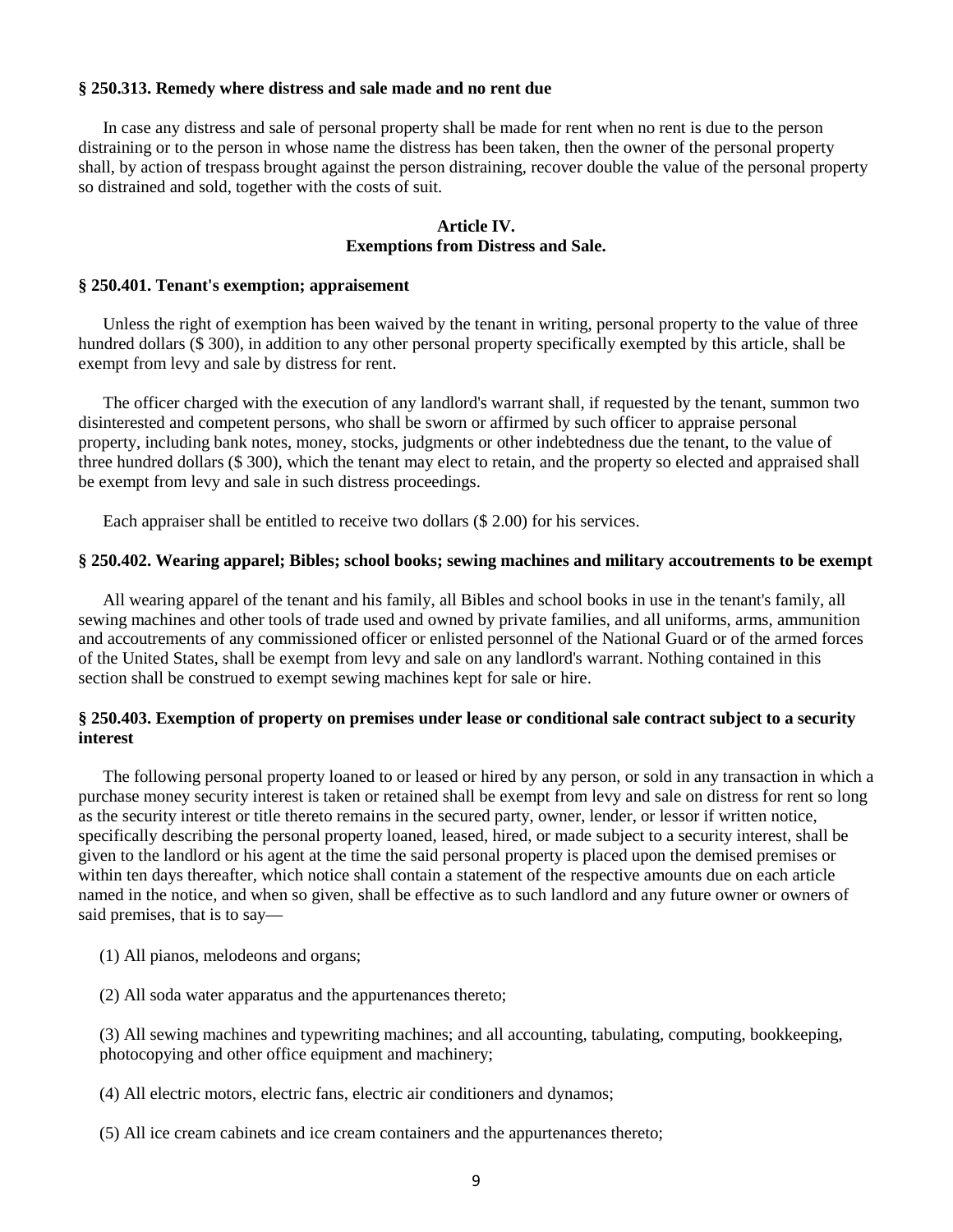(6) All household furniture and household goods;

(7) All patented shoe repairing machinery and tools;

(8) All beauty and barber shop furniture and equipment;

(9) All cigarette, candy, chewing gum, soft drink, milk, food and all other types of automatic merchandising service or amusement vending machines;

(10) All restaurant and bar furniture and equipment;

(11) All meat market and grocery store equipment;

(12) All industrial, mining and construction machinery and equipment not attached to the realty.

In the case of personal property enumerated in clauses  $(2), (3), (5), (7), (8), (9), (10), (11)$  and  $(12)$  of this section, notice may be given in the manner above provided or, in lieu thereof, the name and address of the owner, lender, lessor or conditional vendor may be marked on or attached to said property on a visible part thereof.

 Upon request at any reasonable time the owner, lender, lessor or conditional vendor of any personal property enumerated in this section shall advise the landlord or his agent as to the status of his account with the tenant. In default of such advice, it shall be conclusively presumed no balance is due on said account.

 Any landlord may levy upon and sell on distress for rent any right or interest of the tenant in any personal property mentioned in this section, subject to the rights therein of the owner, lender, lessor or conditional vendor.

#### **§ 250.404. Exemption of other property located on premises**

 The following personal property located on premises occupied by a tenant shall be exempt from levy and sale on distress for rent, i.e., personal property--

(1) Necessarily put in possession of the tenant in the course of his business by those with whom the tenant deals or by those who employ the tenant;

(2) Actually held by the tenant for someone else in the course of trade, as agent or as consignee;

(3) Sold for a valuable consideration by the tenant before distress to any bona fide purchaser not privy to any fraud;

(4) Of any guest at an inn or hotel, or of a boarder at a boarding house where such property is in the exclusive use of such boarder;

(5) Of a decedent;

(6) Of the United States and its governmental agencies, or of the Commonwealth of Pennsylvania or of any political subdivision thereof;

(7) Of any public service company, essential to the performance of its public functions; or,

(8) Cattle or stock taken by the tenant to be fed or cared for on the leased premises for a consideration to be paid by the owner.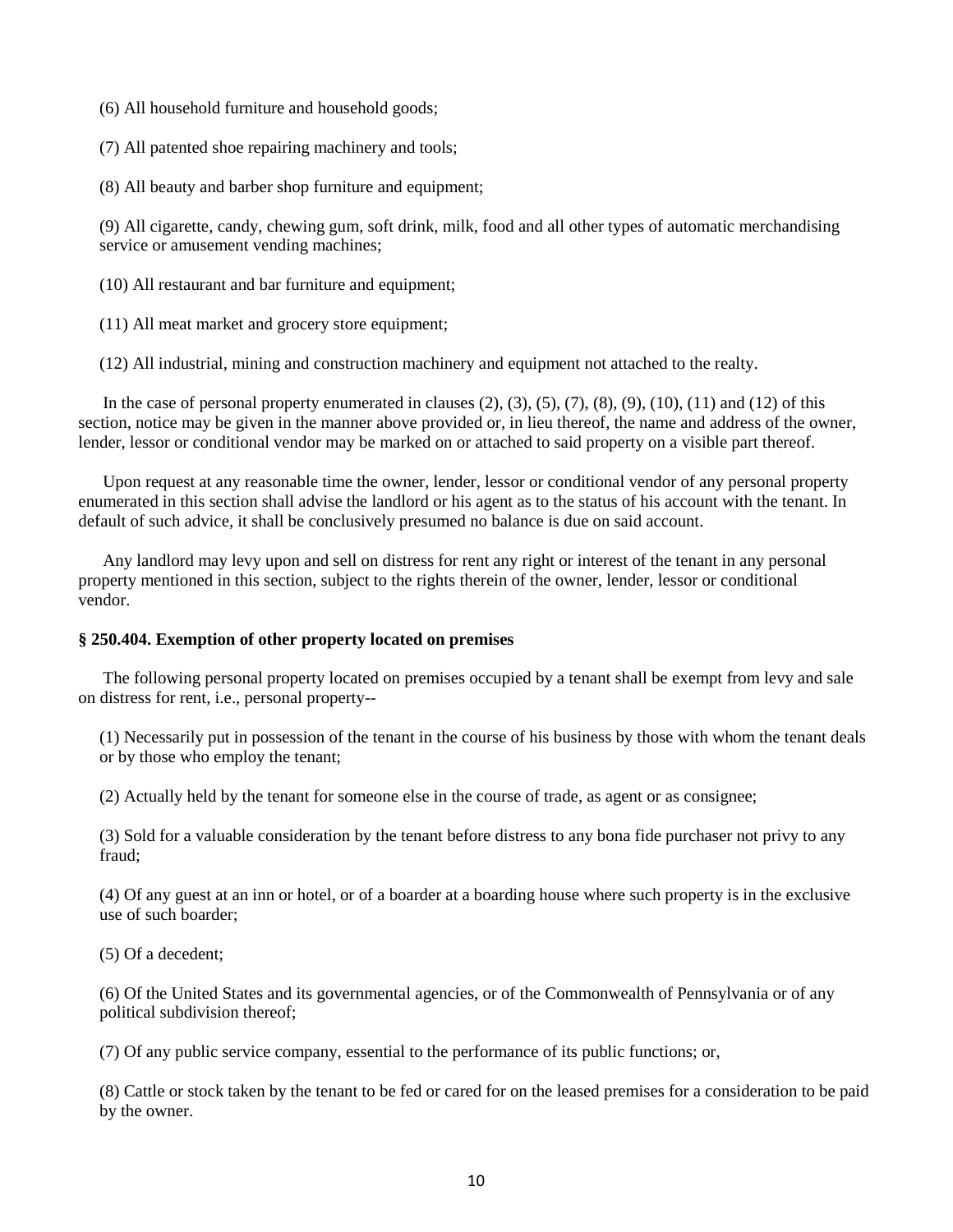# **Article V. Recovery of Possession.**

## **§ 250.501. Notice to quit**

(a) A landlord desirous of repossessing real property from a tenant except real property which is a mobile home space as defined in the act of November 24, 1976 (P.L. 1176, No. 261), known as the "Mobile Home Park Rights Act," may notify, in writing, the tenant to remove from the same at the expiration of the time specified in the notice under the following circumstances, namely, (1) Upon the termination of a term of the tenant, (2) or upon forfeiture of the lease for breach of its conditions, (3) or upon the failure of the tenant, upon demand, to satisfy any rent reserved and due.

(b) Except as provided for in subsection (c), in case of the expiration of a term or of a forfeiture for breach of the conditions of the lease where the lease is for any term of one year or less or for an indeterminate time, the notice shall specify that the tenant shall remove within fifteen days from the date of service thereof, and when the lease is for more than one year, then within thirty days from the date of service thereof. In case of failure of the tenant, upon demand, to satisfy any rent reserved and due, the notice shall specify that the tenant shall remove within ten days from the date of the service thereof.

(c) In case of the expiration of a term or of a forfeiture for breach of the conditions of the lease involving a tenant of a mobile home park as defined in the "Mobile Home Park Rights Act," where the lease is for any term of less than one year or for an indeterminate time, the notice shall specify that the tenant shall remove within thirty days from the date of service thereof, and when the lease is for one year or more, then within three months from the date of service thereof. In case of failure of the tenant, upon demand, to satisfy any rent reserved and due, the notice, if given on or after April first and before September first, shall specify that the tenant shall remove within fifteen days from the date of the service thereof, and if given on or after September first and before April first, then within thirty days from the date of the service thereof.

(c.1) The owner of a mobile home park shall not be entitled to recovery of the mobile home space upon the termination of a lease with a resident regardless of the term of the lease if the resident:

- (1) is complying with the rules of the mobile home park; and
- (2) is paying the rent due; and
- (3) desires to continue living in the mobile home park.

(c.2) The only basis for the recovery of a mobile home space by an owner of a mobile home park shall be:

- (1) When a resident is legally evicted as provided under section 3 of the "Mobile Home Park Rights Act."
- (2) When the owner and resident mutually agree in writing to the termination of a lease.

(3) At the expiration of a lease, if the resident determines that he no longer desires to reside in the park and so notifies the owner in writing.

(d) In case of termination due to the provisions of section 505-A, the notice shall specify that the tenant shall remove within ten days from the date of service thereof.

(e) The notice above provided for may be for a lesser time or may be waived by the tenant if the lease so provides.

(f) The notice provided for in this section may be served personally on the tenant, or by leaving the same at the principal building upon the premises, or by posting the same conspicuously on the leased premises.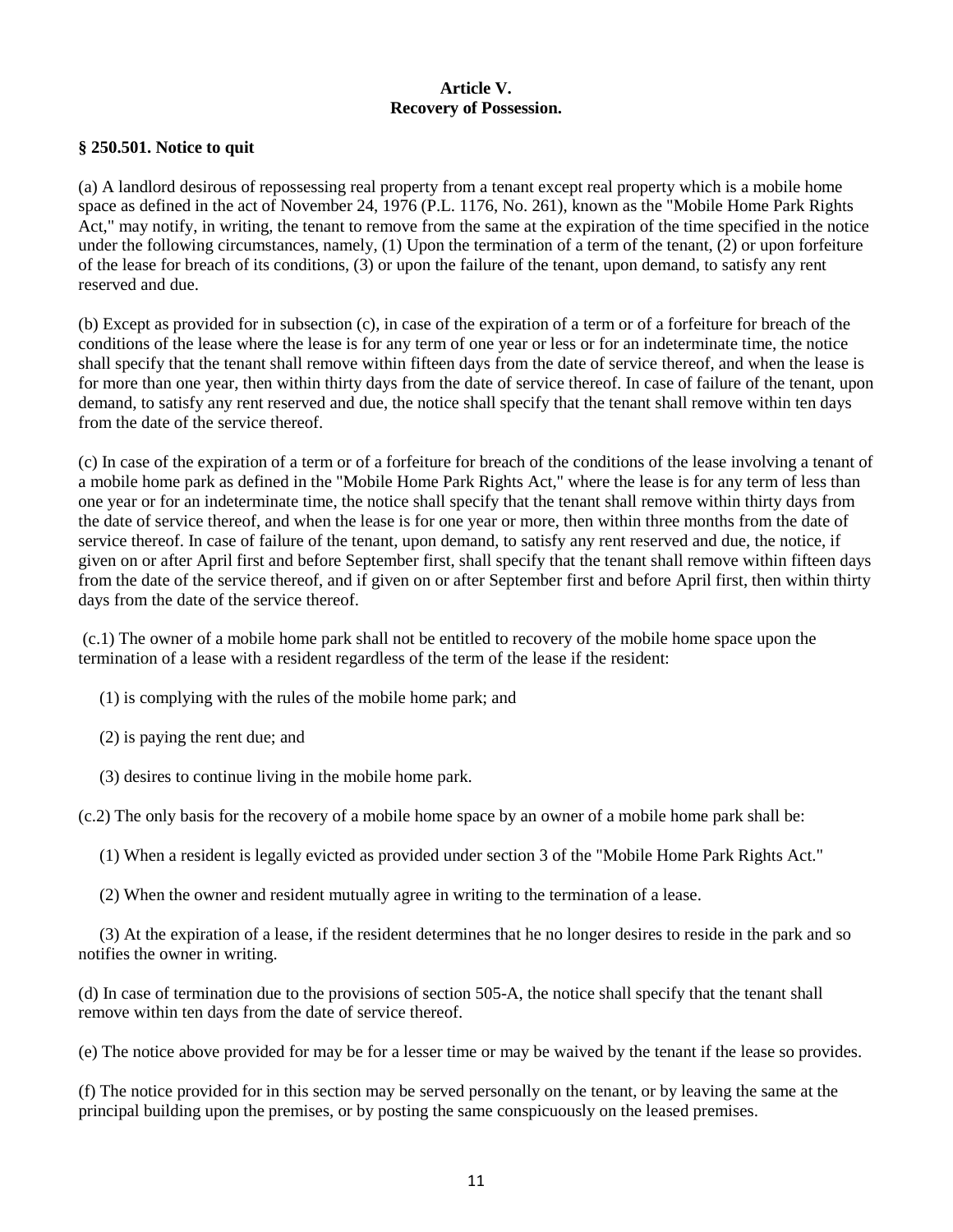## **§ 250.502. Summons and service**

(a) Upon the filing of the complaint, the justice of the peace shall issue a summons which recites substantially the complaint, is directed to any writ server, constable or the sheriff of the county and commands that writ server, constable or sheriff to summon the tenant to appear before the justice of the peace to answer the complaint on a date not less than seven nor more than ten days from the date of the summons.

(b) The summons may be served personally on the tenant, by mail or by posting the summons conspicuously on the leased premises.

## **§ 250.503. Hearing; judgment; writ of possession; payment of rent by tenant**

(a) On the day and at the time appointed or on a day to which the case may be adjourned, the justice of the peace shall proceed to hear the case. If it appears that the complaint has been sufficiently proven, the justice of the peace shall enter judgment against the tenant:

- (1) that the real property be delivered up to the landlord;
- (2) for damages, if any, for the unjust detention of the demised premises; and
- (3) for the amount of rent, if any, which remains due and unpaid.

(b) At the request of the landlord, the justice of the peace shall, after the fifth day after the rendition of the judgment, issue a writ of possession directed to the writ server, constable or sheriff, commanding him to deliver forthwith actual possession of the real property to the landlord and to levy the costs and amount of judgment for damages and rent, if any, on the tenant, in the same manner as judgments and costs are levied and collected on writs of execution. This writ is to be served within no later than forty-eight hours and executed on the eleventh day following service upon the tenant of the leased premises. Service of the writ of possession shall be served personally on the tenant by personal service or by posting the writ conspicuously on the leased premises.

(c) At any time before any writ of possession is actually executed, the tenant may, in any case for the recovery of possession solely because of failure to pay rent due, supersede and render the writ of no effect by paying to the writ server, constable or sheriff the rent actually in arrears and the costs.

## **§ 250.504. Return by constable or sheriff**

 The writ server, constable or sheriff shall make return of the writ of possession to the justice of the peace within ten days after receiving the writ. The return shall show: (1) the date, time, place and manner of service of the writ; (2) if the writ was satisfied by the payment of rent due or in arrears and costs by or on behalf of the tenant, the amount of that payment and its distribution; (3) the time and date of any forcible entry and ejectment, or that no entry for the purpose of ejectment had been made; and (4) his expenses and fees, which expenses and fees shall have been paid by the tenant or, if paid by the landlord, reimbursed to the landlord by the tenant in order to satisfy the writ.

#### **§ 250.505. Abandoned mobile homes**

## **Repealed. 1978, October 24, P.L. 1267, No. 156, § 3(2) [1271], effective December 24, 2012, 1980**

## **§ 250.505a. Disposition of Abandoned Personal Property**

(a) At the time a tenant has relinquished possession of the real property, the tenant shall remove from the premises all items of the tenant's personal property. For the purposes of this section, a tenant shall be deemed to have relinquished possession of the premises upon any of the following: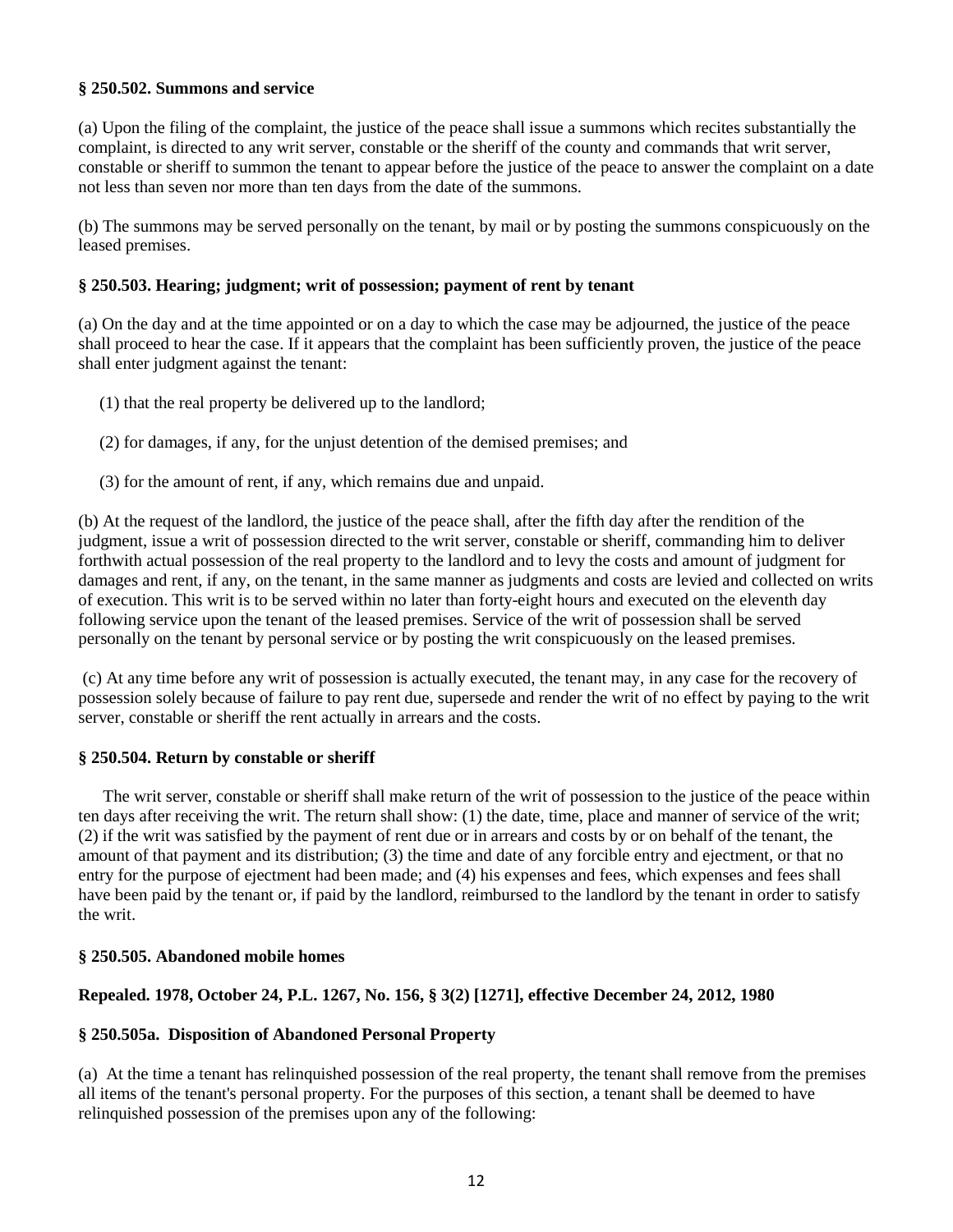(1) Execution of an order of possession in favor of the landlord.

(2) If the tenant has physically vacated the premises, removal of substantially all personal property and the providing of a forwarding address or written notice stating that the tenant has vacated the premises.

(b) Upon relinquishment of the premises under subsection (a) and the acceptance of possession of the real property by the landlord, the tenant shall have ten days to contact the landlord regarding the tenant's intent to remove any personal property remaining on the premises. If the intent is conveyed to the landlord, the personal property shall be retained by the landlord at a site of the landlord's choosing for thirty days. If no communication is made to the landlord within ten days, the property may be disposed of at the end of the ten days at the discretion of the landlord.

(c) If personal property remains on the premises following the relinquishment of the premises by the tenant, the following shall apply:

(1) If there is acceptance of the real property by the landlord under subsection  $(a)(1)$  and the writ or order of possession contained notice of the provisions under subsection (b), the landlord shall not be required to provide further notice to the tenant.

(2) If there is acceptance of the real property by the landlord under subsection (a)(2) and the lease or lease addendum contains notice of the provisions under subsection (b), the landlord shall be required to provide written notice to the tenant that personal property remains on the premises and must be retrieved by the tenant. The notice under this paragraph shall give the tenant ten days from the date of postmark of the notice to notify the landlord that the tenant will be retrieving the personal property. If the intent is conveyed to the landlord, the personal property shall be retained by the landlord at a site of the landlord's choosing for thirty days from the date of postmark of the notice. If no communication is made to the landlord within ten days, the property may be disposed of at the end of the ten days at the discretion of the landlord. The notice shall also include a telephone number and address where the landlord can be contacted and shall identify the location where such property can be retrieved. The notice shall be:

(i) sent by regular mail to the tenant's forwarding address, if provided, or if no forwarding address is provided then to the formerly leased premises; or

(ii) by personal delivery to the tenant.

(3) If the lease or lease addendum does not contain notice of the provisions under subsection (b), the landlord, in addition to complying with the requirements of paragraph (2), shall send notice to any emergency contact that may have been provided by the tenant in a lease agreement.

(4) Any notice required under this subsection shall also contain information that the tenant shall be required to pay costs related to the removal or storage of property retrieved by the tenant after ten days under subsection (f).

(d) At all times between the acceptance of the premises by the landlord and the expiration of the ten or thirty day periods, the landlord shall exercise ordinary care with regard to any personal property that the former tenant has left in or on the real property.

(e) After the appropriate time period under subsection (d) has expired, the landlord shall have no further responsibility to the former tenant with regard to the personal property and may, in the landlord's discretion, dispose of the property. If the personal property is sold and proceeds exceed any outstanding obligations owed to the landlord, the proceeds shall be forwarded to the tenant by certified mail. If no forwarding address has been provided to the landlord by the former tenant, the landlord shall hold the proceeds for thirty days and if unclaimed may retain the proceeds.

(f) If the landlord has issued the notice to the tenant under subsection (c), the landlord may choose to store the tenant's personal property at another location within reasonable proximity to the leased premises. If the landlord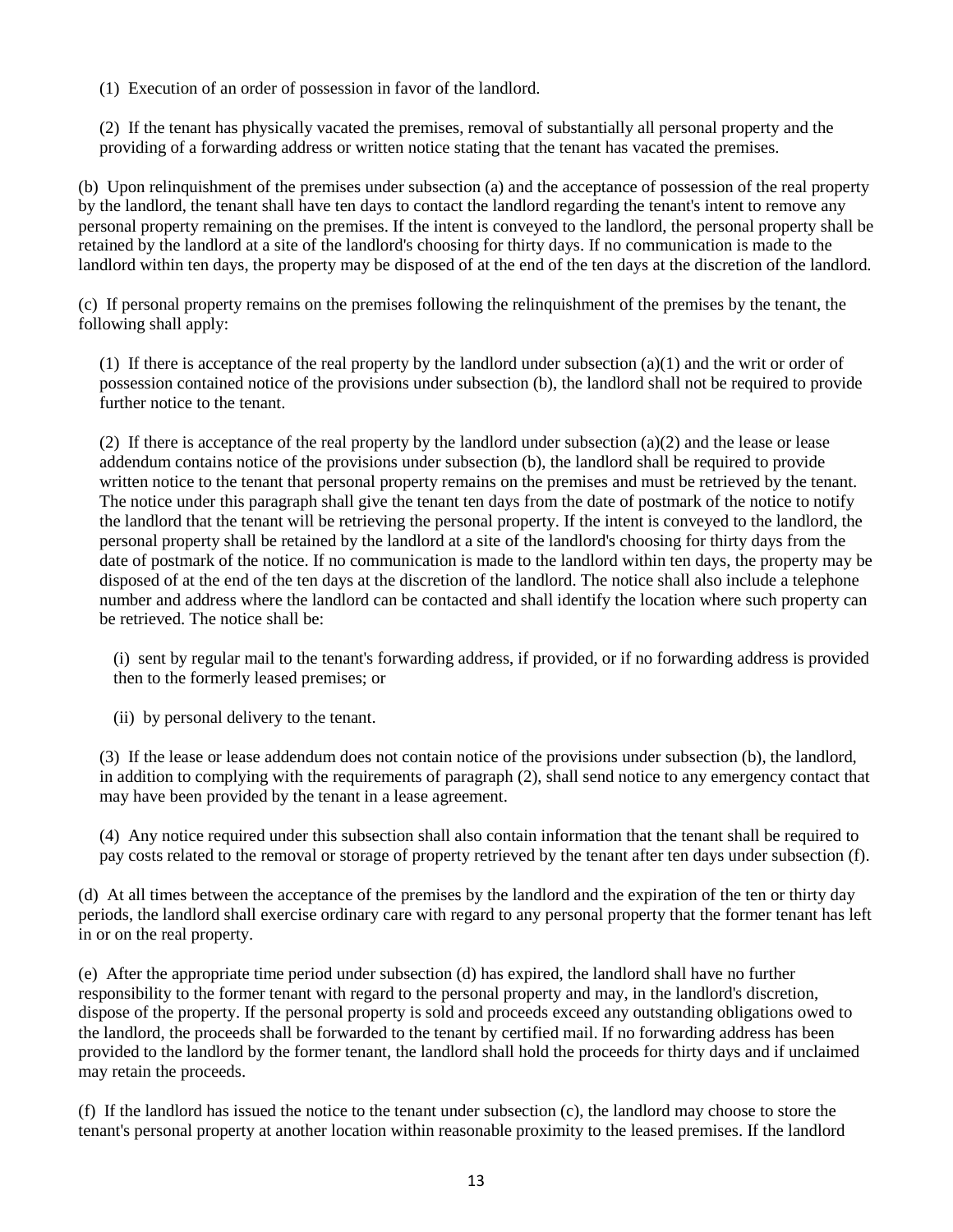elects to have the property stored at another location, the landlord may remove the property from the premises by any means reasonably calculated to safeguard the property for the time period required under this section. A tenant shall not be required to pay any costs related to the removal or storage of the property by the landlord, if the former tenant retrieves the personal property within ten days of the date of postmark of the notice. If the former tenant retrieves the personal property after ten days of the date of the postmark of notice but before the thirty days, the tenant shall be required to pay any reasonable and actual costs related to the removal or storage of the property by the landlord for that time period.

# **§ § 250.506 to 250.510. Repealed. 1978, April 28, P.L. 202, No. 53, § 2(a) [1271], effective June 27, 1980**

## **§ 250.511. Remedy to recover possession by ejectment preserved**

 Nothing contained in this article shall be construed as abolishing the right of any landlord to recover possession of any real property from a tenant by action of ejectment, or from instituting any amicable action of ejectment to recover possession of any real property by confessing judgment in accordance with the terms of any written contract or agreement.

## **§ 250.511a. Escrow funds limited**

(a) No landlord may require a sum in excess of two months' rent to be deposited in escrow for the payment of damages to the leasehold premises and/or default in rent thereof during the first year of any lease.

(b) During the second and subsequent years of the lease or during any renewal of the original lease the amount required to be deposited may not exceed one month's rent.

(c) If, during the third or subsequent year of a lease, or during any renewal after the expiration of two years of tenancy, the landlord requires the one month's rent escrow provided herein, upon termination of the lease, or on surrender and acceptance of the leasehold premises, the escrow funds together with interest shall be returned to the tenant in accordance with sections 511.2 and 512.

(d) Whenever a tenant has been in possession of premises for a period of five years or greater, any increase or increases in rent shall not require a concomitant increase in any security deposit.

(e) This section applies only to the rental of residential property.

(f) Any attempted waiver of this section by a tenant by contract or otherwise shall be void and unenforceable.

## **§ 250.511b. Interest on escrow funds held more than two years**

(a) Except as otherwise provided in this section, all funds over one hundred dollars (\$ 100) deposited with a lessor to secure the execution of a rental agreement on residential property in accordance with section 511.1 and pursuant to any lease newly executed or reexecuted after the effective date of this act shall be deposited in an escrow account of an institution regulated by the Federal Reserve Board, the Federal Home Loan Bank Board, Comptroller of the Currency, or the Pennsylvania Department of Banking. When any funds are deposited in any escrow account, interest-bearing or noninterest-bearing, the lessor shall thereupon notify in writing each of the tenants making any such deposit, giving the name and address of the banking institution in which such deposits are held, and the amount of such deposits.

(b) Whenever any money is required to be deposited in an interest-bearing escrow savings account, in accordance with section 511.1, then the lessor shall be entitled to receive as administrative expenses, a sum equivalent to one per cent per annum upon the security money so deposited, which shall be in lieu of all other administrative and custodial expenses. The balance of the interest paid shall be the money of the tenant making the deposit and will be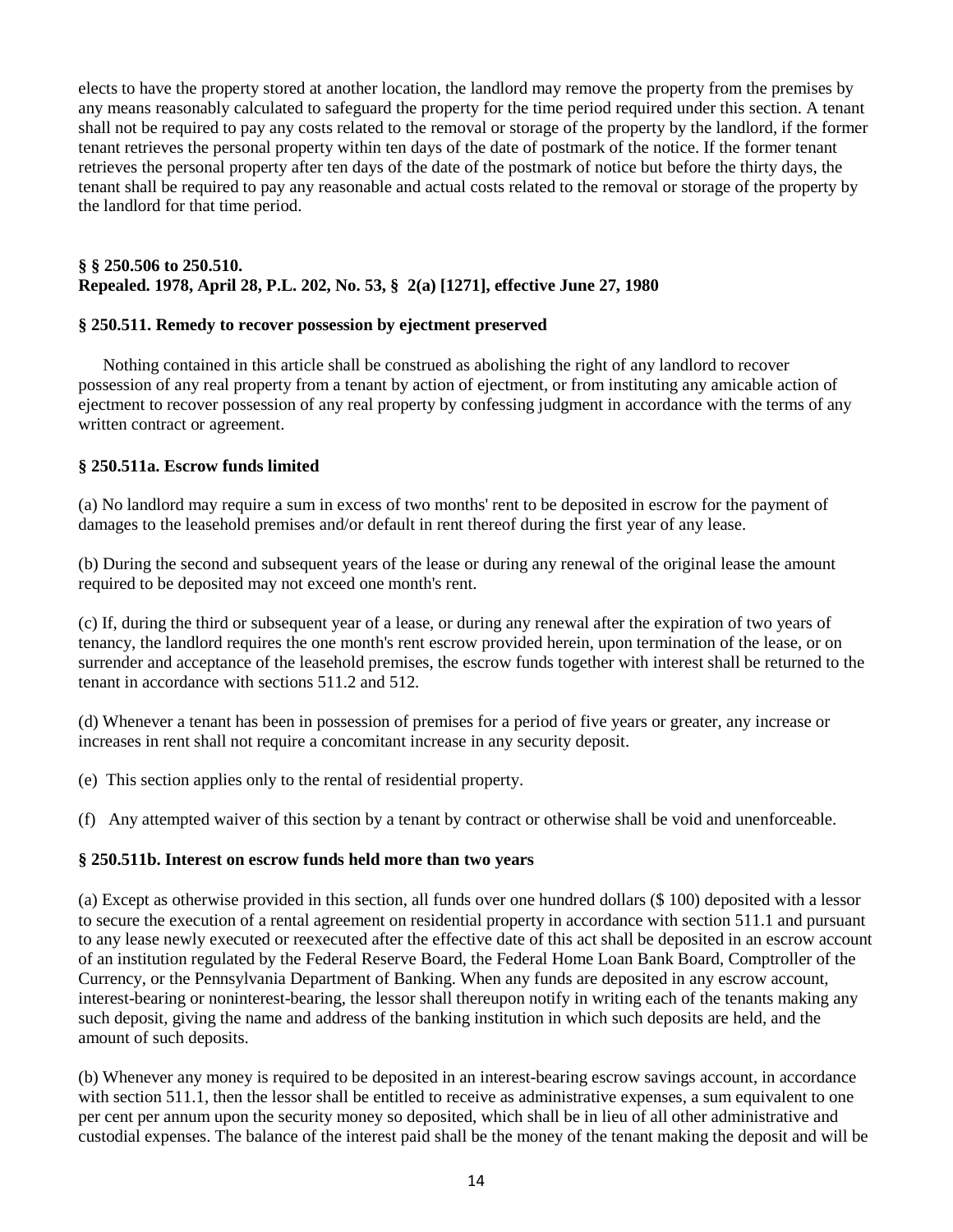paid to said tenant annually upon the anniversary date of the commencement of his lease.

(c) The provisions of this section shall apply only after the second anniversary of the deposit of escrow funds.

# **§ 250.511c. Bond in lieu of escrowing**

 Every landlord subject to the provisions of this act may, in lieu of depositing escrow funds, guarantee that any escrow funds, less cost of necessary repairs, including interest thereon, shall be returned to the tenant upon termination of the lease, or on surrender and acceptance of the leasehold premises. The guarantee of repayment of said escrow funds shall be secured by a good and sufficient guarantee bond issued by a bonding company authorized to do business in Pennsylvania.

# **§ 250.512. Recovery of improperly held escrow funds**

(a) Every landlord shall within thirty days of termination of a lease or upon surrender and acceptance of the leasehold premises, whichever first occurs, provide a tenant with a written list of any damages to the leasehold premises for which the landlord claims the tenant is liable. Delivery of the list shall be accompanied by payment of the difference between any sum deposited in escrow, including any unpaid interest thereon, for the payment of damages to the leasehold premises and the actual amount of damages to the leasehold premises caused by the tenant. Nothing in this section shall preclude the landlord from refusing to return the escrow fund, including any unpaid interest thereon, for nonpayment of rent or for the breach of any other condition in the lease by the tenant.

(b) Any landlord who fails to provide a written list within thirty days as required in subsection (a), above, shall forfeit all rights to withhold any portion of sums held in escrow, including any unpaid interest thereon, or to bring suit against the tenant for damages to the leasehold premises.

(c) If the landlord fails to pay the tenant the difference between the sum deposited, including any unpaid interest thereon, and the actual damages to the leasehold premises caused by the tenant within thirty days after termination of the lease or surrender and acceptance of the leasehold premises, the landlord shall be liable in assumpsit to double the amount by which the sum deposited in escrow, including any unpaid interest thereon, exceeds the actual damages to the leasehold premises caused by the tenant as determined by any court of record or court not of record having jurisdiction in civil actions at law. The burden of proof of actual damages caused by the tenant to the leasehold premises shall be on the landlord.

(d) Any attempted waiver of this section by a tenant by contract or otherwise shall be void and unenforceable.

(e) Failure of the tenant to provide the landlord with his new address in writing upon termination of the lease or upon surrender and acceptance of the leasehold premises shall relieve the landlord from any liability under this section.

(f) This section shall apply only to residential leaseholds and not to commercial leaseholds.

## **§ 250.513. Appeal by tenant to common pleas court**

(a) Every tenant who files an appeal to a court of common pleas of a judgment of the lower court involving an action under this act for the recovery of possession of real property or for rent due shall deposit with the prothonotary a sum equal to the amount of rent due as determined by the lower court. This sum representing the rent due or in question shall be placed in a special escrow account by the prothonotary. The prothonotary shall only dispose of these funds by order of court.

(b) Within ten days after the rendition of judgment by a lower court arising out of residential lease or within thirty days after a judgment by a lower court arising out of a nonresidential lease or a residential lease involving a victim of domestic violence, either party may appeal to the court of common pleas, and the appeal by the tenant shall operate as a supersedeas only if the tenant pays in cash or bond the amount of any judgment rendered by the lower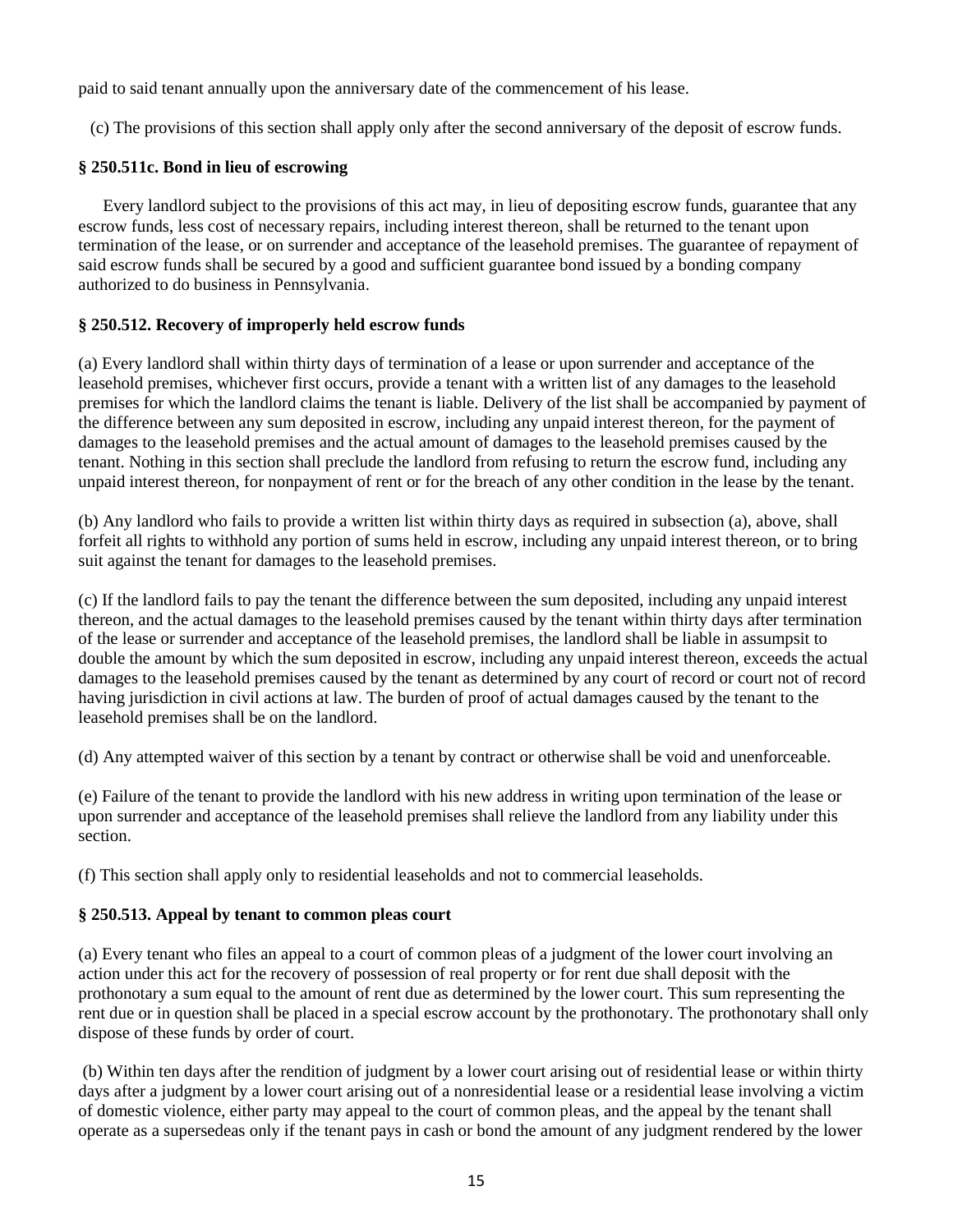court or is a victim of domestic violence and pays in cash any rent which becomes due during the court of common pleas proceedings within ten days after the date each payment is due into an escrow account with the prothonotary or the supersedeas shall be summarily terminated.

(c) Upon application by the landlord, the court shall release appropriate sums from the escrow account on a continuing basis while the appeal is pending to compensate the landlord for the tenant's actual possession and use of the premises during the pendency of the appeal.

(d) Upon application by the tenant, the court shall release appropriate sums from the escrow account on a continuing basis while the appeal is pending to directly compensate those providers of habitable services which the landlord is required to provide under law or under the lease.

(e) As used in this section, the following words and phrases shall have the meanings given to them in this subsection:

 "LOWER COURT." District justice, magistrate or any other court having jurisdiction over landlord and tenant matters, excluding a court of common pleas.

 "VICTIM OF DOMESTIC VIOLENCE." A person who has obtained a protection from abuse order against another individual or can provide other suitable evidence as the court shall direct.

## **Article V-A. Tenement Buildings and Multiple Dwelling Premises.**

## **§ 250.501-A. Definitions**

 As used in this article, the following terms shall have the meanings ascribed to them in this section unless the context otherwise indicates:

(1) "TENEMENT BUILDING" any house or building, or portion thereof, which is intended or designed to be occupied or leased for occupation, or actually occupied, as a home or residence for three or more households living in separate apartments, and doing their cooking upon the premises.

(2) "APARTMENT" a room or suite of two or more rooms, occupied or leased for occupation, or intended or designed to be occupied, as a domicile.

(3) "MULTIPLE DWELLING PREMISES" any area occupied by dwelling units, appurtenances thereto, grounds and facilities which dwelling units are intended or designed to be occupied or leased for occupation, or actually occupied, as individual homes or residences for three or more households. "Multiple dwelling premises" shall include, inter alia, mobile home parks.

## **§ 250.502-A. Landlord's Duties**

 The retention of control of the stairways, passages, roadway, and other common facilities of a tenement building or multiple dwelling premises places upon the landlord, or other possessor, the duty of reasonable care for safety in use. This responsibility of the landlord extends not alone to the individual tenant, but also to his family, servants and employees, business visitors, social guests, and the like. Those who enter in the right of the tenant, even though under his mere license, make a permissible use of the premises for which the common ways and facilities are provided.

#### **§ 250.503-A. Tenant's duties**

 The tenant shall comply with all obligations imposed upon tenants by applicable provisions of all municipal, county and Commonwealth codes, regulations, ordinances, and statutes, and in particular, shall: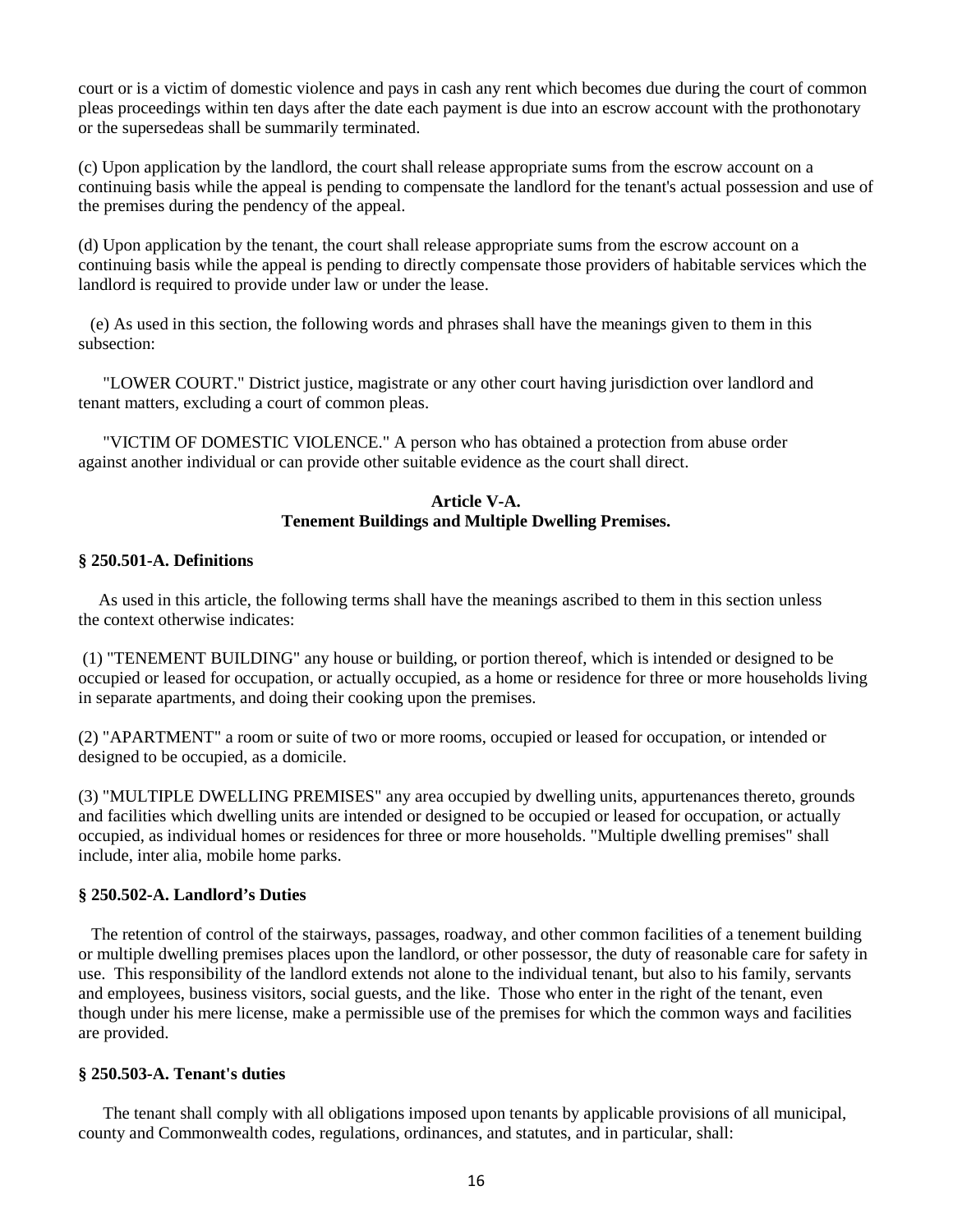(1) Not permit any person on the premises with his permission to wilfully or wantonly destroy, deface, damage, impair, or remove any part of the structure or dwelling unit, or the facilities, equipment, or appurtenances thereto or used in common, nor himself do any such thing.

(2) Not permit any person on the premises with his permission to wilfully or wantonly disturb the peaceful enjoyment of the premises by other tenants and neighbors.

## **§ 250.504-A. Tenant's rights**

 The tenant shall have a right to invite to his apartment or dwelling unit such employees, business visitors, tradesmen, deliverymen, suppliers of goods and services, and the like as he wishes so long as his obligations as a tenant under this article are observed. The tenant also shall have right to invite to his apartment or dwelling unit, for a reasonable period of time, such social guest, family or visitors as he wishes so long as his obligations as a tenant under this article are observed. These rights may not be waived by any provisions of a written rental agreement and the landlord and/or owner may not charge any fee, service charge or additional rent to the tenant for exercising his rights under this act.

 It is the intent of this article to insure that the landlord may in no way restrict the tenant's right to purchase goods, services and the like from a source of the tenant's choosing and as a consequence any provision in a written agreement attempting to limit this right shall be void and unenforceable in the courts of this Commonwealth.

#### **§ 250.505-A. Use of illegal drugs**

(a) The following acts relating to illegal drugs shall be a breach of condition of the lease and shall be grounds for removal of the tenant from a single-family dwelling, apartment, multiple dwelling premises or tenement building:

(1) The first conviction for an illegal sale, manufacture or distribution of any drug in violation of the act of April 14, 1972 (P.L. 233, No. 64), known as "The Controlled Substance, Drug, Device and Cosmetic Act," on a single-family dwelling or any portion of the multiple dwelling premises or tenement;

(2) The second violation of any of the provisions of "The Controlled Substance, Drug, Device and Cosmetic Act" on a single-family dwelling or any portion of the multiple dwelling premises or tenement;

(3) The seizure by law enforcement officials of any illegal drugs on the leased premises in the single-family dwelling or multiple dwelling premises or tenement.

(b) Failure to remove any tenant for violation of any of the provisions of subsection (a) shall not act as a waiver of the landlord's rights with regard to the same or any other tenant relating to any subsequent acts.

## **Article V-B. Tenants' Rights to Cable Television.**

### **§ 250.501-B. Definitions**

As used in this article—

(1) "CATV SYSTEM" or "CABLE TELEVISION SYSTEM" shall include a system or facility or part thereof which consists of a set of transmission paths and associated signal generation, reception, amplification and control equipment which is operated or intended to be operated to perform the service of receiving and amplifying and distributing and redistributing signals broadcast or transmitted by one or more television or radio stations or information distribution service companies, including, but not limited to, the cable communications system owner, operator or manager itself, to subscribers. The term shall include the service of distributing any video, audio, digital, light or audio-video signals whether broadcast or otherwise.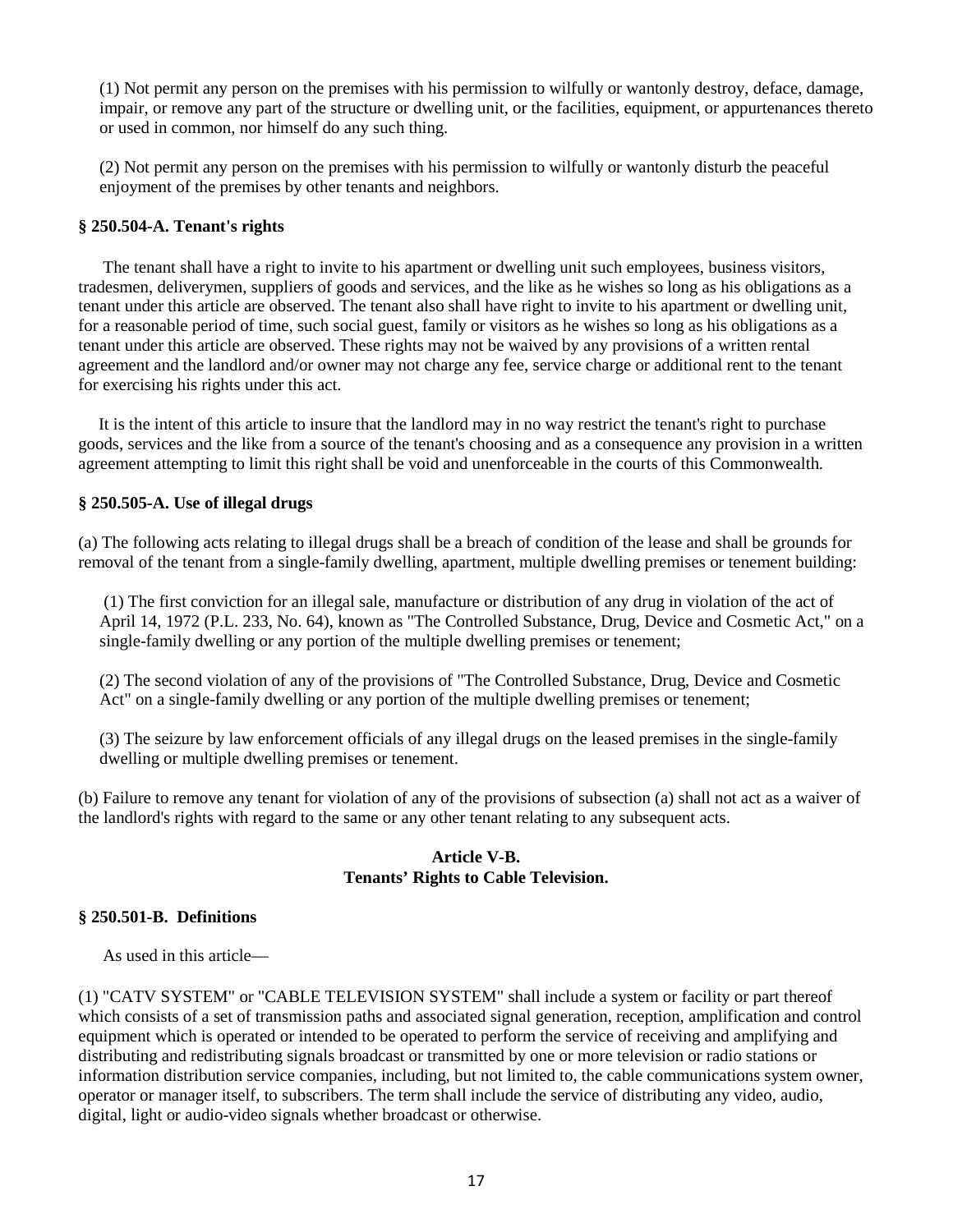(2) "HOLDING A FRANCHISE" shall include obtaining municipal consent to or approval of the construction or operation of a CATV system and the rendering of CATV services whether granted by resolution, ordinance or written agreement. The term shall include a person who has constructed and is operating a CATV system within the public right-of-way of a municipality which, at the time of construction and initial operation of such CATV system, did not require that municipal consent be obtained.

(3) "LANDLORD" shall include an individual or entity owning, controlling, leasing, operating or managing multiple dwelling premises.

(4) "MULTIPLE DWELLING PREMISES" shall include any area occupied by dwelling units, appurtenances thereto, grounds and facilities, which dwelling units are intended or designed to be occupied or leased for occupation, or actually occupied, as individual homes or residences for three or more households. The term shall include mobile home parks.

(5) "OPERATOR" shall include the operator of a CATV system holding a franchise granted by the municipality or municipalities in which the multiple dwelling premises to be served is located.

## **§ 250.502-B. Tenants protected**

 A landlord may not discriminate in rental or other charges between tenants who subscribe to the services of a CATV system and those who do not. The landlord may, however, require reasonable compensation in exchange for a permanent taking of his property resulting from the installation of CATV system facilities within and upon his multiple dwelling premises, to be paid by an operator. The compensation shall be determined in accordance with this article.

# **§ 250.503-B. Tenants' rights**

 The tenant has the right to request and receive CATV services from an operator or a landlord provided that there has been an agreement between a landlord and an operator through the negotiation process outlined in section 504-B or through a ruling of an arbitrator as provided for in this article. A landlord may not prohibit or otherwise prevent a tenant from requesting or acquiring CATV services from an operator of the tenant's choice provided that there has been an agreement between a landlord and an operator through the negotiation process outlined in section 504-B or through a ruling of an arbitrator as provided for in this article. A landlord may not prevent an operator from entering such premises for the purposes of constructing, reconstructing, installing, servicing or repairing CATV system facilities or maintaining CATV services if a tenant of a multiple dwelling premises has requested such CATV services and if the operator complies with this article. The operator shall retain ownership of all wiring and equipment used in any installation or upgrade of a CATV system in multiple dwelling premises. An operator shall not provide CATV service to an individual dwelling unit unless permission has been given by or received from the tenant occupying the unit.

#### **§ 250.504-B. Right to render services; notice**

 If a tenant of a multiple dwelling premises requests an operator to provide CATV services and if the operator decides that it will provide such services, the operator shall so notify the landlord in writing within ten days after the operator decides to provide such service. If the operator fails to provide such notice, then the tenant's request shall be terminated. If the operator agrees to provide said CATV services, then a forty-five day period of negotiation between the landlord and the operator shall be commenced. This original notice shall state as follows: "The landlord, tenants and operators have rights granted under Article V-B of the act of April 6, 1951 (P.L. 69, No. 20), known as 'The Landlord and Tenant Act of 1951.' " The original notice shall be accompanied by a proposal outlining the nature of the work to be performed and including an offer of compensation for loss in value of property given in exchange for the permanent installation of CATV system facilities. The proposal also shall include a statement that the operator is liable to the landlord for any physical damage, shall set forth the means by which the operator will comply with the installation requirements of the landlord pursuant to section 505-B and shall state the time period for installation and security to be provided. The landlord may waive his right to security at any time in the negotiation process.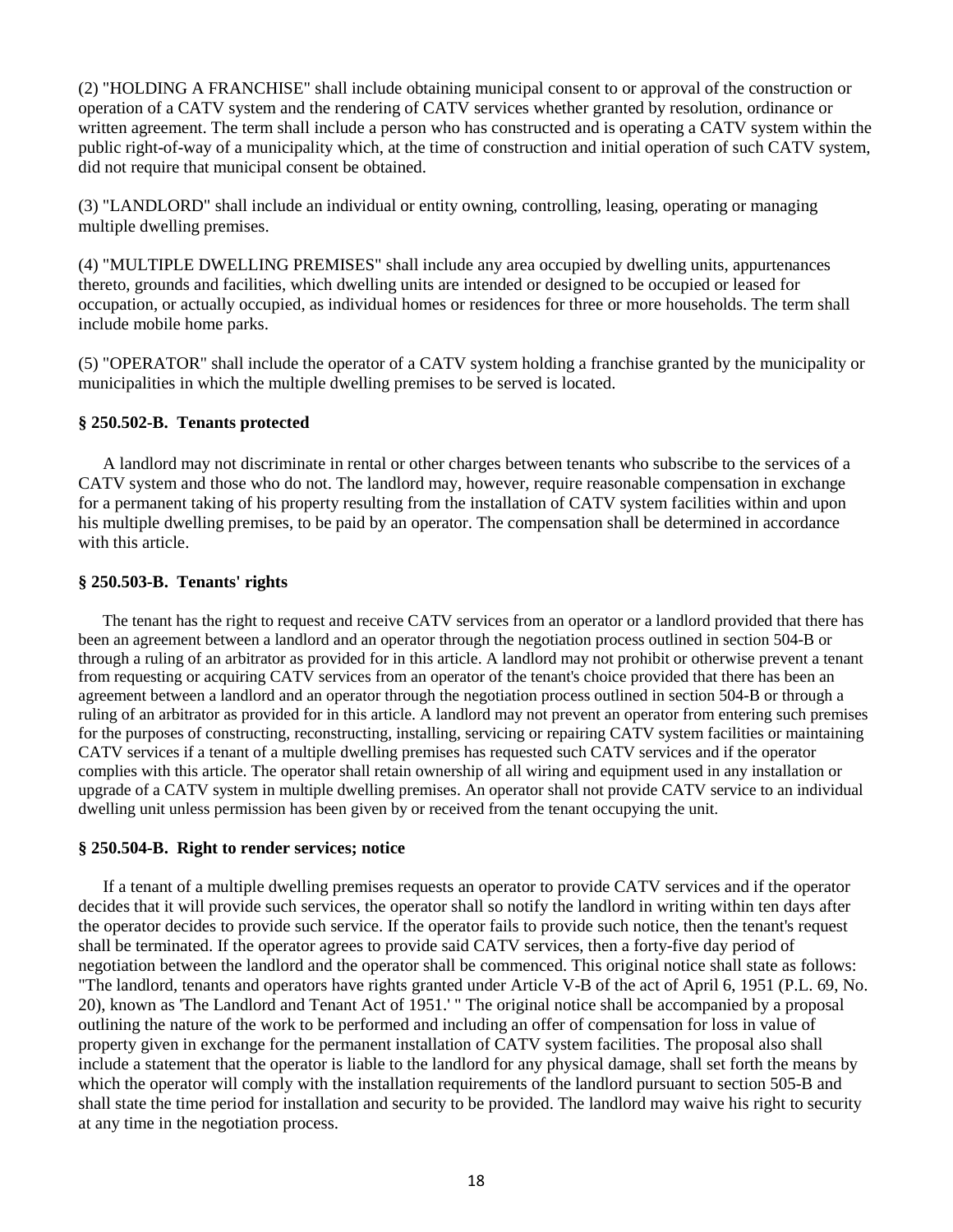During the forty-five day period, the landlord and the operator will attempt to reach an agreement concerning the terms upon which CATV services shall be provided. If, within the forty-five day period or at any time thereafter, the proposal results in an agreement between the landlord and the operator, CATV services shall be provided in accordance with the agreement. If, at the end of the forty-five day period, the proposal does not result in an agreement between the landlord and the operator, then this article shall apply. The right of a tenant to receive CATV service from an operator of his choice may not be delayed beyond the forty-five day period contained in the original notice or otherwise impaired unless the matter proceeds to arbitration or court as provided in this article. An operator may bring a civil action to enforce the right of CATV services installation given under this article.

## **§ 250.505-B. Compensation for physical damage**

 An operator shall be liable to the landlord for any physical damage caused by the installation, operation or removal of CATV system facilities. A landlord may require that the installation of cable television facilities conform to such reasonable conditions as are necessary to protect the safety, functioning and appearance of the premises and the convenience and well-being of tenants. A landlord may also require that the installation of cable television facilities conforms to reasonable requirements as to the location of main cable connections to the premises, the routing of cable lines through the premises and the overall appearance of the finished installation. To the extent possible, the location of the entry of a main cable connection to the premises shall be made at the same location as the entry into the premises of public utility connections. A second or subsequent installation of cable television facilities, if any, shall conform to such reasonable requirements in such a way as to minimize further physical intrusion to or through the premises.

## **§ 250.506-B. Compensation for loss of value**

(a) A landlord shall be entitled to just compensation from the operator resulting from loss in value of property resulting from the permanent installation of CATV system facilities on the premises.

(b) If a landlord believes that the loss in value of the property exceeds the compensation contained in the proposal accompanying the original notice or believes that the terms involving the work to be performed contained in the proposal are unreasonable, or both, the issue of just compensation or reasonableness of terms shall be determined in accordance with the following procedure:

(1) At any time prior to the end of the forty-five day period from the date when the landlord receives the original notice that the operator intends to construct or install a CATV system facility in multiple dwelling premises, the landlord shall serve upon the operator written notice that the landlord demands a greater amount of compensation or believes that the terms involving the work to be performed are unreasonable.

(2) If the operator is dissatisfied with the result of the negotiations at the conclusion of the forty-five day negotiation period, then he shall notify the landlord of the terms which the operator believes to be unreasonable and shall accompany this notice with a formal request for arbitration.

(3) Arbitration proceedings shall be conducted in accordance with the procedures of the American Arbitration Association or any successor thereto. The proceedings shall be held in the county in which the multiple dwelling premises or part thereof are located. Requirements of this act relating to time, presumptions and compensation for loss of value shall apply in the proceedings. The cost of the proceedings shall be shared equally by the landlord and the operator. The arbitration proceedings, once commenced, shall be concluded and a written decision by the arbitrator shall be rendered within fourteen days of commencement. Judgment upon any award may be entered in any court having jurisdiction.

(4) Within thirty days of the date of the notice of the decision of the arbitrators, either party may appeal the decision of the arbitrators in a court of common pleas, regarding the amount awarded as compensation for loss of value or for physical damages to the property. During the pendency of an appeal, the operator may not enter the multiple dwelling premises to provide CATV services, except as to those units that have existing CATV services. The court shall order each party to pay one-half of the arbitration costs.